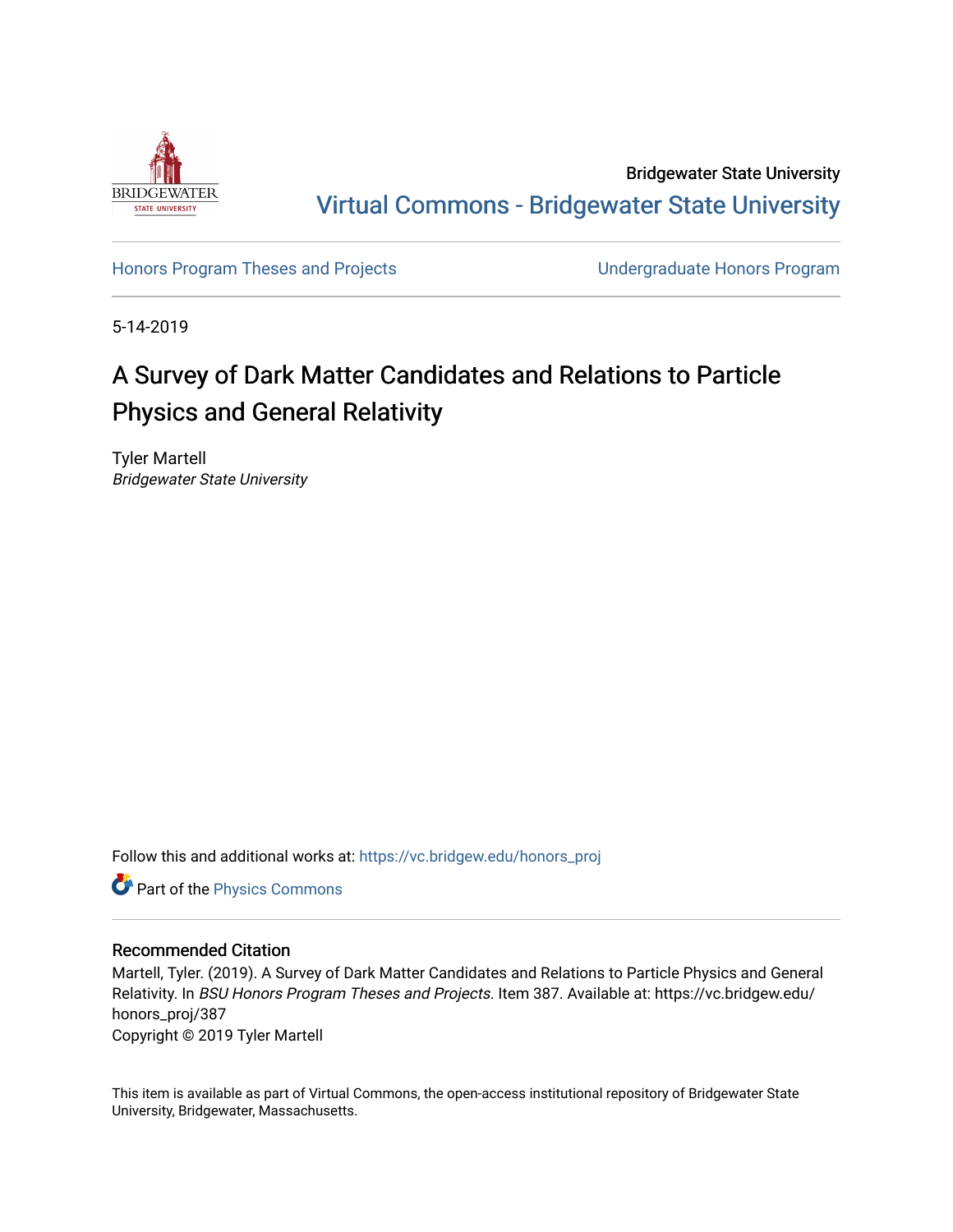A Survey of Dark Matter Candidates and Relations to Particle Physics and General Relativity

Tyler Martell

Submitted in Partial Completion of the Requirements for Departmental Honors in Physics

Bridgewater State University

May 14, 2019

Dr. Edward Deveney, Thesis Advisor Dr. Thomas Kling, Committee Member Dr. Jeffrey Williams, Committee Member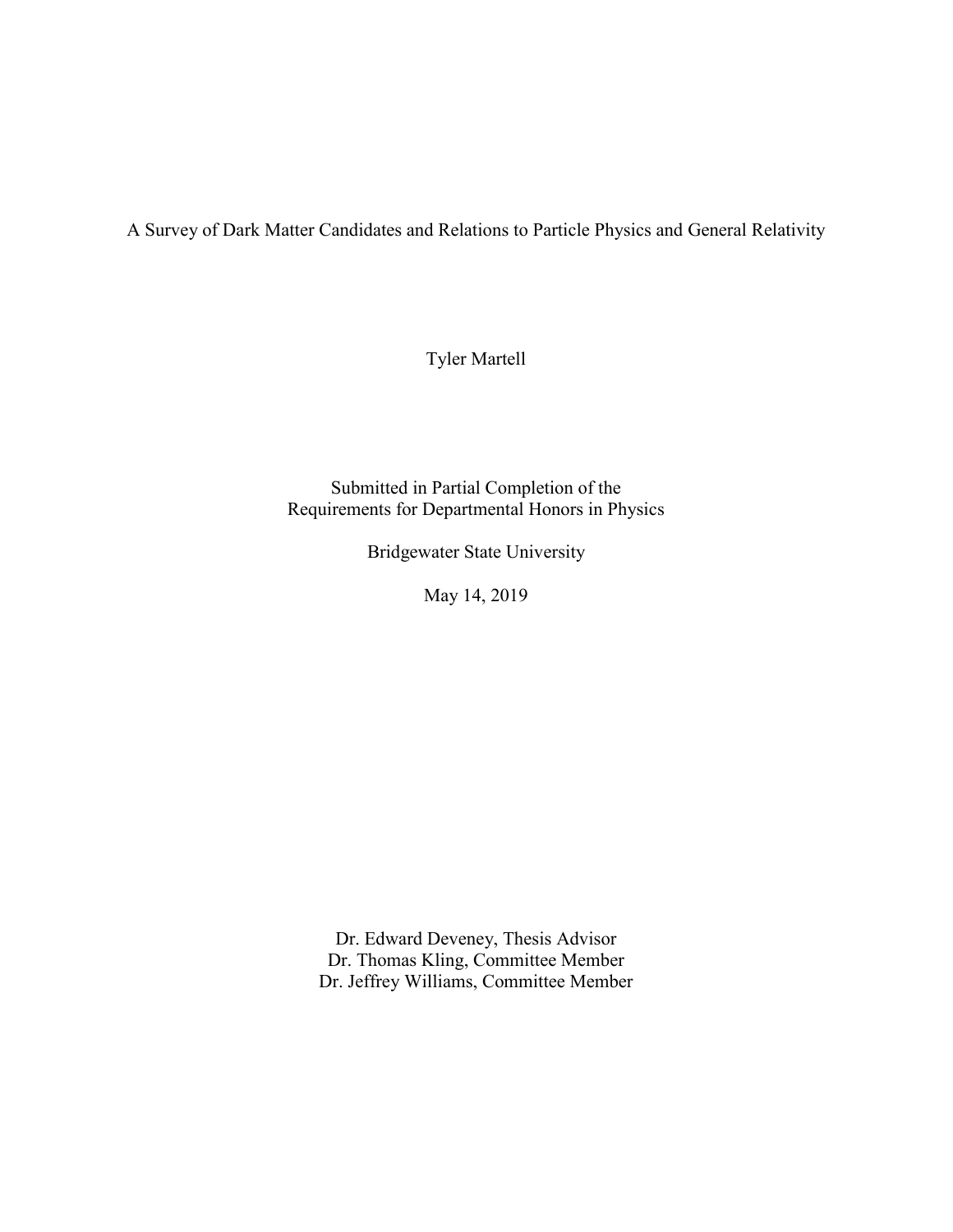# **List of Abbreviations**

| SМ           | <b>Standard Model of Particle Physics</b>  |
|--------------|--------------------------------------------|
| GR           | <b>General Relativity</b>                  |
| <b>OFT</b>   | <b>Quantum Field Theory</b>                |
| <b>SUSY</b>  | Supersymmetry                              |
| <b>CP</b>    | Charge-Parity                              |
| SR           | <b>Special Relativity</b>                  |
| <b>MOND</b>  | <b>MOdified Newtonian Dynamics</b>         |
| <b>MACHO</b> | Massive Astrophysical Compact Halo Object  |
| EL-EoM       | Euler Lagrange Equations of Motion         |
| EMF          | Electromagnetic Force                      |
| <b>WNF</b>   | Weak Nuclear Force                         |
| SNF          | <b>Strong Nuclear Force</b>                |
| <b>QED</b>   | Quantum Electrodynamics                    |
| <b>QCD</b>   | <b>Quantum Chromodynamics</b>              |
| WIMP         | <b>Weakly Interacting Massive Particle</b> |
| <b>GUT</b>   | <b>Grand Unified Theory</b>                |
| DМ           | Dark Matter                                |
|              |                                            |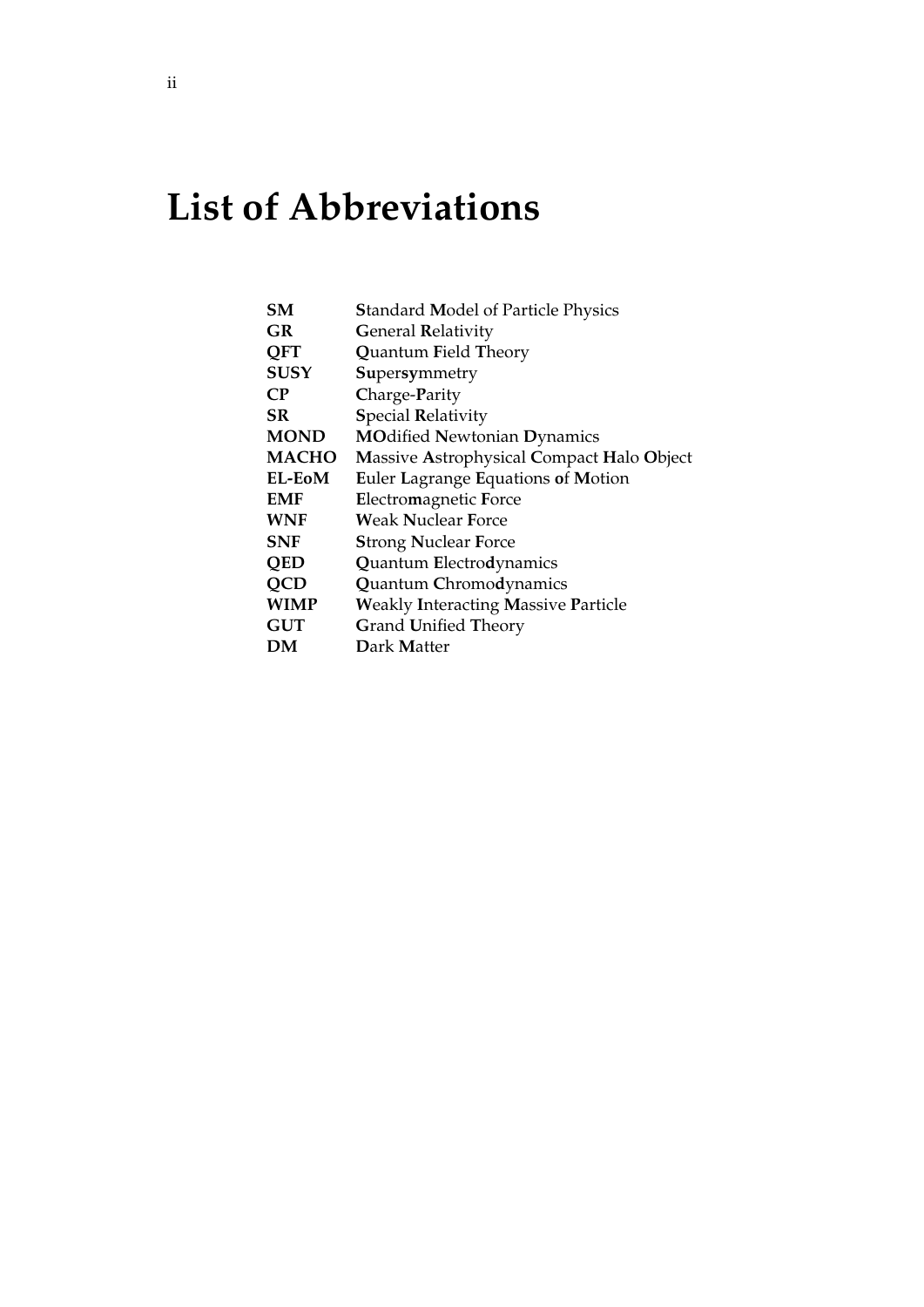## **Contents**

| $\mathbf{1}$   |                   |                                                                          | $\mathbf{1}$   |
|----------------|-------------------|--------------------------------------------------------------------------|----------------|
| 2              |                   |                                                                          | $\mathbf{1}$   |
| 3              |                   |                                                                          | 2              |
|                | 3.1               |                                                                          | $\overline{2}$ |
|                | 3.2               |                                                                          | $\mathfrak{Z}$ |
|                |                   | 3.2.1<br>The Newtonian Approach                                          | $\mathfrak{Z}$ |
|                |                   | The General Relativity Approach<br>3.2.2                                 | $\overline{4}$ |
|                |                   | Extraordinary NGC3198 Galaxy Cluster Velocity Dis-<br>3.2.3              |                |
|                |                   |                                                                          | 5              |
|                |                   | A Dark Matter Halo Model<br>3.2.4                                        | 6              |
| $\overline{4}$ |                   |                                                                          | 9              |
|                | 4.1               |                                                                          | 9              |
|                |                   | The Simple Harmonic Oscillator in Quantum Mechan-<br>4.1.1               |                |
|                |                   |                                                                          | 9              |
|                |                   | 4.1.2<br>Creation and Annihilation Operators                             | 10             |
|                |                   | 4.1.3                                                                    | 11             |
|                |                   | Generalizing the Hamiltonian<br>4.1.4                                    | 12             |
|                | 4.2               |                                                                          | 13             |
|                |                   | Fermions: Leptons & Quarks<br>4.2.1                                      | 14             |
|                |                   | Bosons & the Four Fundamental Forces<br>4.2.2                            | 14             |
|                | 4.3               | $SU(3) \otimes SU(2) \otimes U(1)$ and the Fundamental Symmetries of our |                |
|                |                   | World                                                                    | 15             |
|                | 4.4               | Beyond the Standard Model & Supersymmetry (SUSY)                         | 17             |
| 5              |                   |                                                                          | 18             |
|                | <b>APPENDICES</b> |                                                                          | 19             |
|                |                   | A Relativistic Kinematics & GR                                           | 20             |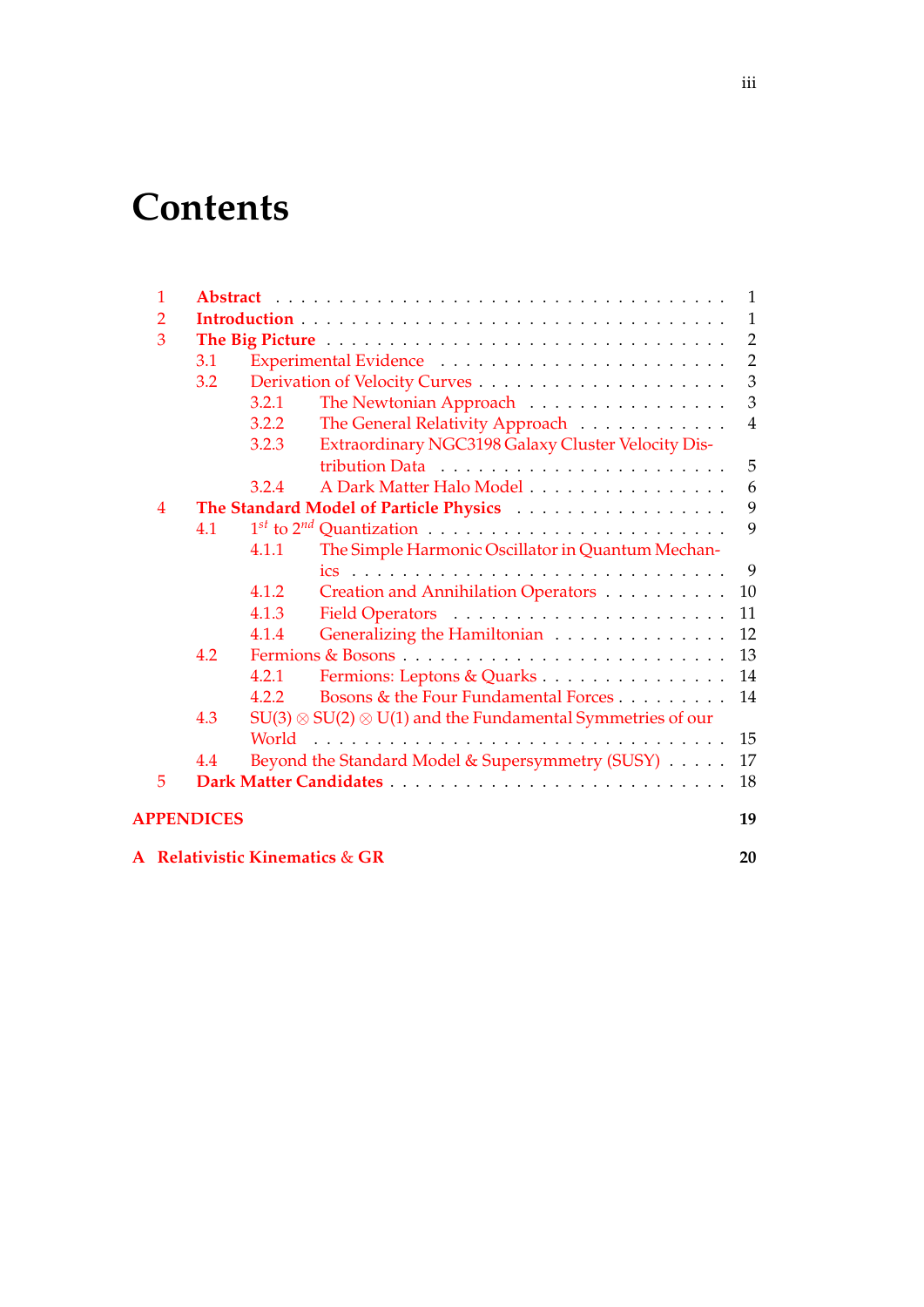#### <span id="page-4-0"></span>**1 Abstract**

Cosmological observations of certain galaxies suggest that the amount of known, measured matter accounted for by the Standard Model of Particle Physics (SM) in those systems is insufficient to account for galactic mechanics (orbital paths and velocities). These observations have led physicists to believe that either General Relativity (GR) is incomplete, or that there exist new sources of yet-to-be detected matter, that may or may not be consistent with SM, called dark matter. Neither GR nor the SM can alone be considered complete theories of the universe for GR is not quantum mechanical and the SM does not include GR. Modifications to GR are actively being considered especially since it is manifestly classical and not quantum mechanical. Extensions to the SM are also actively being researched both to include gravity and to fill voids in the SM such as the Strong CP (Charge-Parity) Violation Problem as well as the Hierarchy Problem. However, at the galactic scale, GR's successes have led many other research groups to conclude that the answer is instead dark matter. Leading theories suggest that dark matter could be a particle of some kind that would have to be heavy and weakly interacting (which is yet to be observed). Different theories of what this particle could be have been proposed as extensions to the SM introducing new particles such as the Axion and the Weakly Interacting Massive Particle (WIMP).

My thesis will focus on surveying the leading dark matter particle candidate searches mainly by discussing research done to reproduce velocity distribution curves of galaxies and galaxy clusters and highlighting important characteristics of Quantum Field Theory (QFT) and the SM studied this semester, both studied this semester. Overall, my thesis allows me to explore the leading theoretical physics theories and study some of the most compelling researchers of our time working on this problem, with impact from particle physics and the SM to galactic physics and GR - all of which I hope to pursue in graduate school following Bridgewater State University.

#### <span id="page-4-1"></span>**2 Introduction**

The SM is a relativistic quantum-gauge field theory that accounts for three of the four known forces in nature - electromagnetic, weak, and strong (excluding gravity) - as well as all the particles and matter currently observed. GR, on the other hand, is a completely classical theory, with no quantum mechanics involved, describing everything from the mechanics of matter to the curvature of space-time as a result of energy (and matter), that completely describes all astrophysical phenomena known that are measured and compared to theory. A complete theory of nature, must unify both GR and SM. Physicists have yet to come up with such a Grand Unified Theory (GUT) that would eloquently sew together the ideas of gravity into the fully quantum mechanical formalisms of the SM.

Using standard GR of the known, measured galactic SM matter, discrepancies appear. With increasing data, accuracy, and precision it became clear that either GR was incomplete or that particle physicists needed a new unseen and difficultto-measure particle whose gravitational influence was at the root of the galactic mechanics (i.e. Some new physics beyond the SM). Not only was a new particle needed, if we were to preserve GR, but this potential form of matter had to outweigh ordinary matter about six to one and strikingly incorporate no electromagnetic interactions because all electromagnetically interacting particles emit detectable (visible, or in some other region of the spectrum) light energy and we cannot see this proposed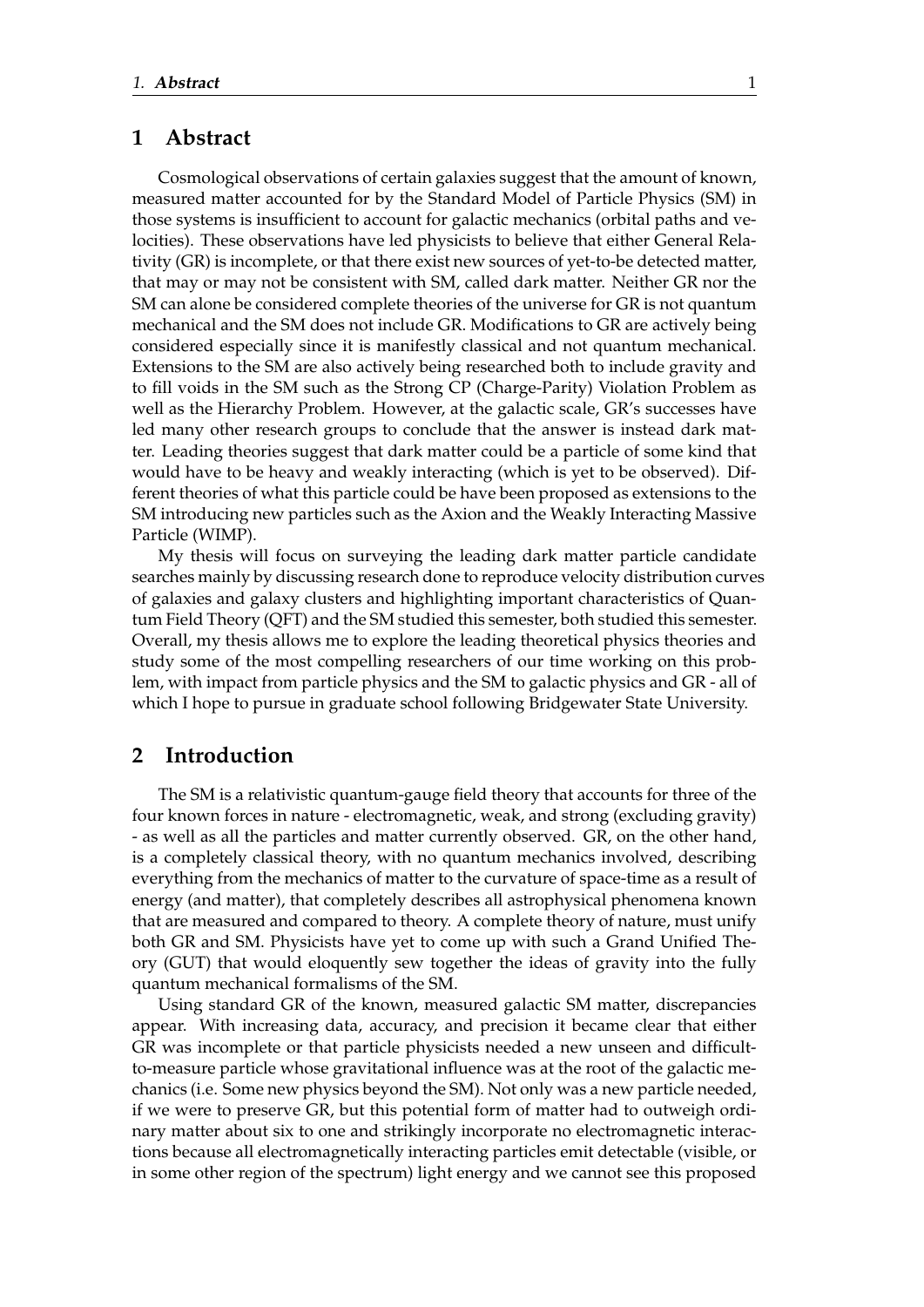particle (missing mass) at all. Thus the search has been on for the dark, massive matter (dubbed dark matter) that accounts for an estimated, what would now be, about a quarter of the matter in the entire universe and whose gravitational influence using standard GR could change the way we study mechanics on a galactic scale.

Several modifications to GR have been suggested and my thesis will include some of the most compelling theories. However, a broader community and number of research programs have focused on running experiments with the assumption of dark matter being a particle. Theoretical evidence for different dark matter candidates comes from the SM as well as theories beyond the Standard Model. The emphasis of my thesis will be to look into those new dark matter particle theories and what years of experiments have to offer both in favor and opposition of the different dark matter candidates. As an outcome of my work, three things could happen: 1) There may or may not be a preference of a specific dark matter candidate, 2) Some candidates may possibly be ruled out, or 3) We may gravitate toward a new form of GR. The overall outcome will be a deeper understanding of the theoretical frameworks based on evidence of GR and the SM with this new hunt bridging the two and possibly toward a future unification of relativity and quantum mechanics.

#### <span id="page-5-0"></span>**3 The Big Picture**

If physicists are to move forward and discover the nature of dark matter, it is important to learn about its history. How did we come to know that there is dark matter in the first place? Getting an idea of how we first discovered dark matter's existence might give some insight as to what the dark matter actually is.

#### <span id="page-5-1"></span>**3.1 Experimental Evidence**

Evidence for dark matter began popping up in the 1930's with Dutch astronomer J.H. Oort, who observed unusually high star velocity distributions in the Milky Way Galaxy. Oort calculated their velocities using their Doppler shifts and had realized that these stars should be moving quick enough to overcome gravity and escape from orbit<sup>1</sup>! This forced him to conclude that there must be more galactic mass unaccounted for.

An informative tool in astronomy is the idea of photometry, which takes advantage of the luminosity of an object in space to predict its mass using a ratio of the two properties  $(\frac{M}{L})$ . Using the  $\frac{M}{L}$  ratio of the sun,

$$
\frac{M_{\odot}}{L_{\odot}} = 1\tag{1}
$$

we can predict masses of cosmic objects as a direct proportional mass of the sun (mass of the sun times some scalar). Now, we don't use the sun's real  $\frac{M}{L}$  ratio because that would be unnecessarily messy to work with. It is much simpler to use the previous equation. This technique was utilized in the 1930's by Swiss astronomer Fritz Zwicky, who expanded upon these velocity distribution studies of Oort to galaxies within a cluster (specifically, the Coma Cluster). He used the Virial Theorem of classical mechanics to come up with a cluster mass.

$$
\langle T \rangle = -\frac{1}{2} \langle U \rangle \tag{2}
$$

 $\langle T \rangle$  is the average kinetic energy and  $\langle U \rangle$  is the average potential energy. Zwicky found that the mass he calculated using the traditional  $\frac{M}{L}$  ratio was only 2% of the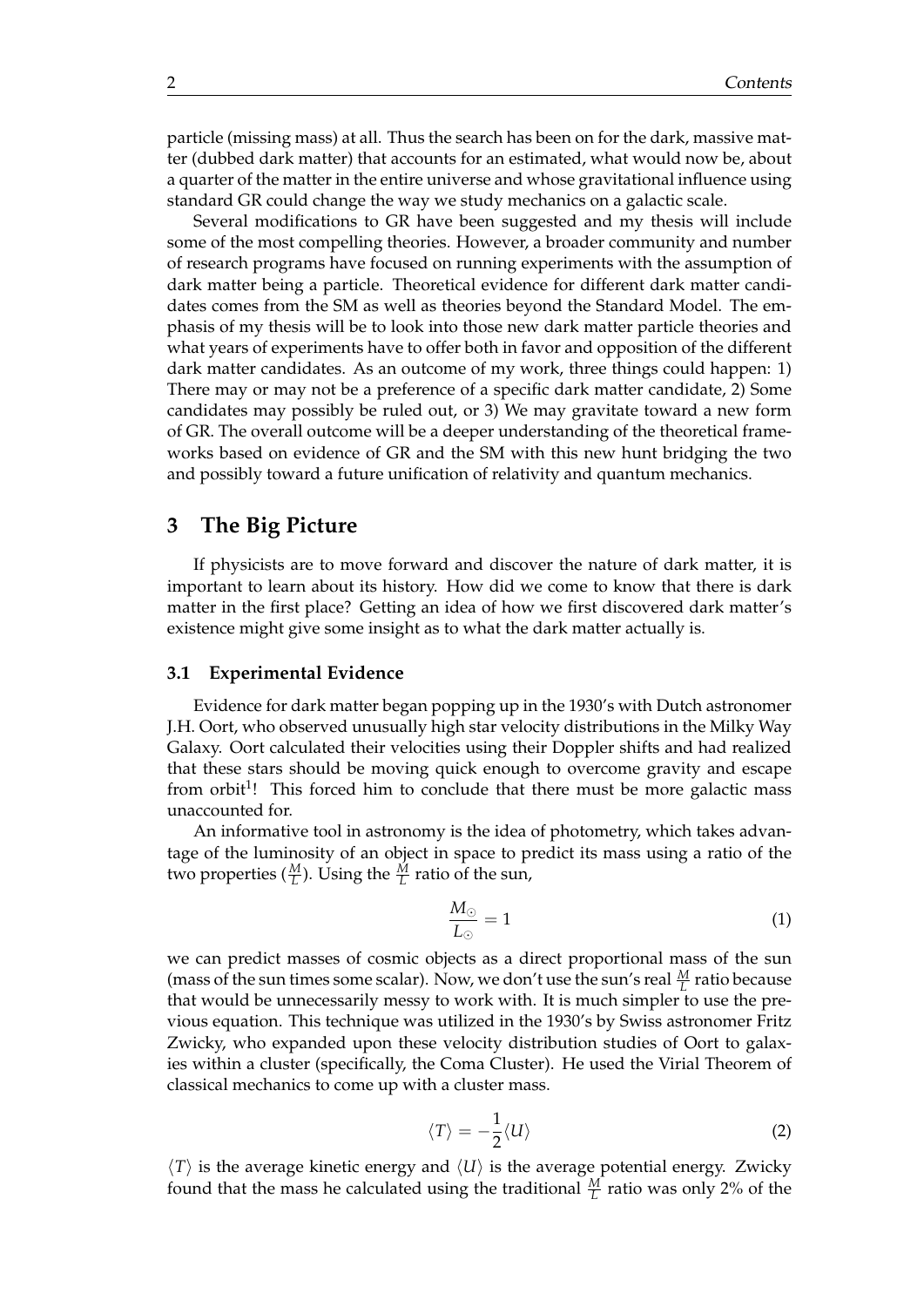value he calculated using the Virial Theorem. So, like Oort, Zwicky inferred some non-luminous (dark) mass to be present within his galaxy cluster that he had not accounted for $^1$ . It is important to distinguish luminous mass from 'dark' mass in order to understand the significance of what Zwicky and Oort found. Luminous mass refers to mass that interacts with the electromagnetic spectrum (charged particles). We can see all the luminous mass as long as it lies on the spectrum, however, all the electrically charged (luminous) particles have been accounted for. Thus, we call this extra mass 'dark'.

After Zwicky, about forty years later, astronomer Vera Rubin conducted an extensive study of sixty isolated galaxies, utilizing more sophisticated methods, and came up with the same results for the velocity distributions as Oort and Zwicky. She concluded that the luminous mass present within these galaxies could not possibly account for the matter required to reproduce the velocity distributions<sup>1</sup>. Additionally, modern gravitational lensing also supports the idea of missing mass within galaxies. Using GR and the results from the gravitational lensing measurement, a mass can be inferred. This inferred mass suggests that dark matter is required to produce the measurements seen with the lensing.

#### <span id="page-6-0"></span>**3.2 Derivation of Velocity Curves**

#### <span id="page-6-1"></span>**3.2.1 The Newtonian Approach**

Let us figure out the mathematics of these velocity curves of objects within galaxies (or by extension, galaxies within a cluster - the same math will apply). Consider a simple model of an object in a galaxy rotating about its luminous, massive center (Figure 1).



FIGURE 1: Object Orbiting a Galaxy

Mass m feels a centripetal force. Using Newton's second law and assuming the outward radial direction from M is positive, we can write:

$$
\sum F_{rad} = -\frac{mv^2}{r}
$$
 (3)

$$
-\frac{GMm}{r^2} = -\frac{mv^2}{r}
$$
 (4)

$$
v(r) = \sqrt{\frac{GM(r)}{r}}
$$
 (5)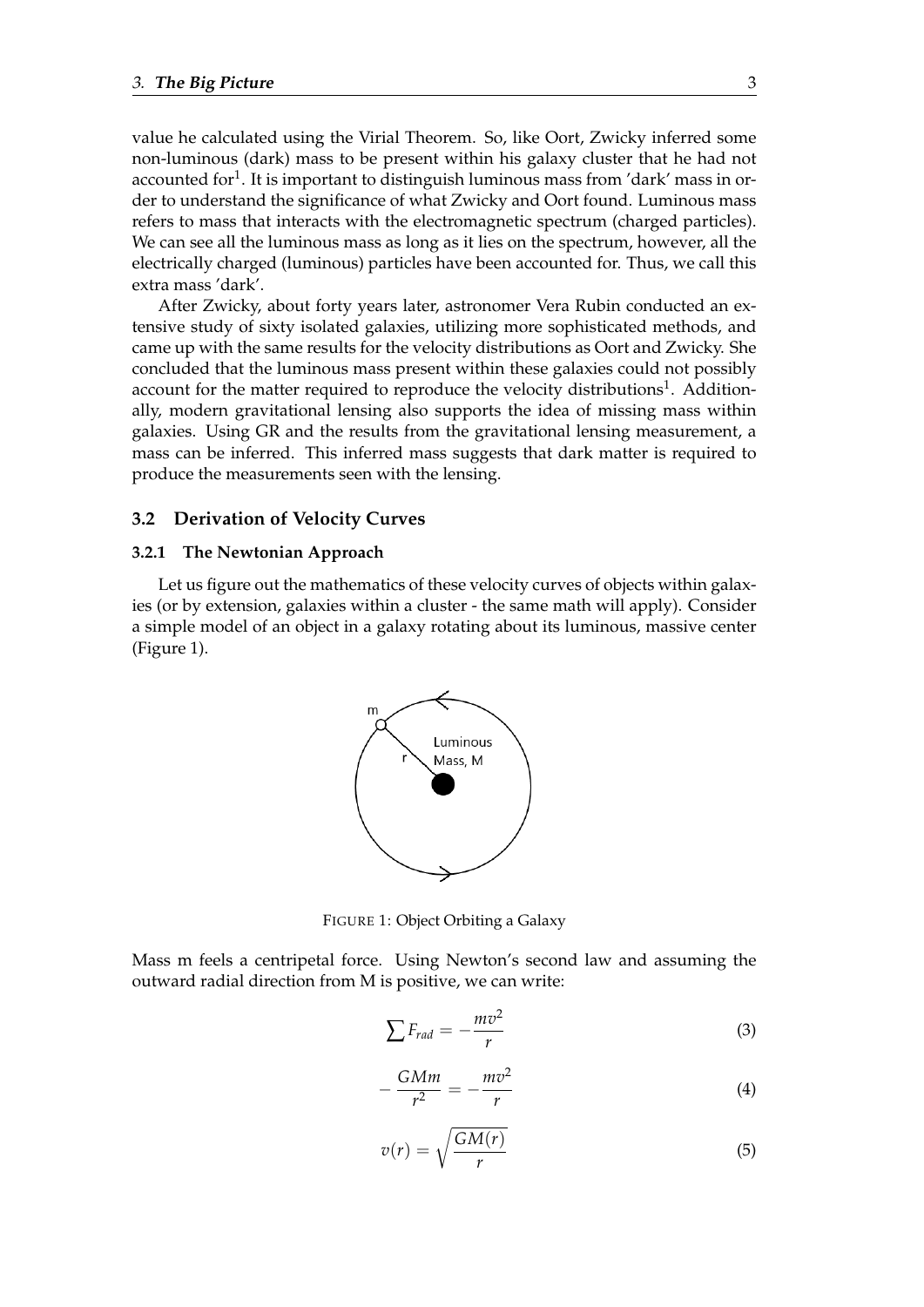$$
v(r) \propto \frac{1}{\sqrt{r}}\tag{6}
$$

We call this the Keplerian velocity prediction $^2$  (Figure 2). According to this result, as mass m gets farther away from the mass M in the center, its velocity should decrease. Similarly, if it is very close, the speed should increase.



FIGURE 2: Keplerian Velocity Distribution Prediction

This is just a quick calculation using Newtonian mechanics to give us an approximation of the situation, but we know Einstein's GR is what governs spacetime and the motions of objects in the universe. It will give us the full picture. But, how can we find the velocity distribution curve of this situation using GR? This is a difficult problem to solve (called the Freeman problem) and much too complicated to go into detail, so I will just skip right to the answer.

#### <span id="page-7-0"></span>**3.2.2 The General Relativity Approach**

First, let's write down Einstein's field equations for GR:

$$
G_{\mu\nu} + g_{\mu\nu}\Lambda = \frac{8\pi G}{c^4}T_{\mu\nu} \tag{7}
$$

From these, we solve for the metrics that describe the geometries of different spacetimes that will lead us to the velocity distributions of objects within galaxies. James O'Brien, a professor at Springfield College, was kind enough to assist my mentor and me with this problem and provided a paper of his where he lays out the solution to the Freeman problem<sup>3,4</sup>.

$$
v_{gr}(r) = \sqrt{\frac{N^*\beta^*c^2r^2}{2r_0^3}\left[I_0\left(\frac{r}{2r_0}\right)K_0\left(\frac{r}{2r_0}\right) - I_1\left(\frac{r}{2r_0}\right)K_1\left(\frac{r}{2r_0}\right)\right]}
$$
(8)

Here,  $I_0$  and  $I_1$  are modified Bessel functions of the first kind and  $K_0$  and  $K_1$  are modified Bessel functions of the second kind. *N*<sup>∗</sup> is the estimated number of stars in our given galaxy,  $\beta^*$  is the Schwarzschild radius and  $r_0$  is the galactic scale length. Now, we have a more complete answer as to what the velocity distribution should look like for an object orbiting a galaxy (Figure 3).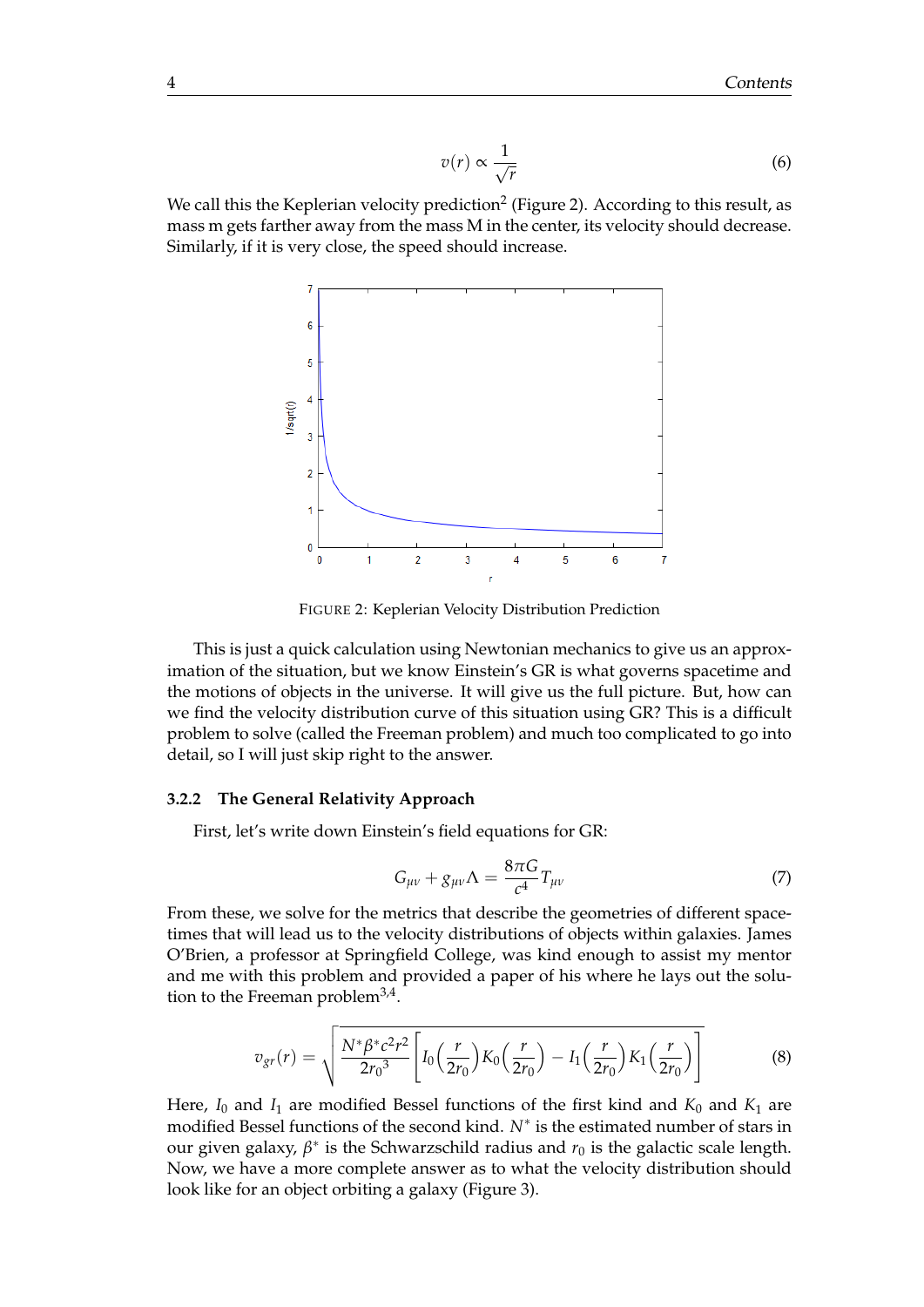

FIGURE 3: GR Luminous Mass Velocity Distribution Prediction

For any good theory in physics, if you are to expand to new realms, you must encompass the already known in your theory, much like how Einstein's relativity encompasses Newton's theory of gravity when it reduces to its simplest form. So, as  $r \to \infty$ , the fact that Newton's prediction is contained within the GR velocity distribution solution makes sense. For an object to stay bound in orbit, there must be sufficient gravitational force to keep it contained. As r increases, the force of gravity weakens, therefore objects far away must not be moving very fast, otherwise they would escape. So, the fact that the Newton and GR prediction for large r (i.e. being far away from the massive center) goes to zero makes sense, but this is extraordinary considering that the results presented by Oort, Zwicky, and Rubin all conclude the opposite, that the velocity distributions (whether it be of stars within galaxies or galaxies within clusters) do *not* tend to zero.

#### <span id="page-8-0"></span>**3.2.3 Extraordinary NGC3198 Galaxy Cluster Velocity Distribution Data**

Interestingly, modern experimental data from the NGC3198 galaxy cluster $4$  also concurs with the measurements and observations made by Oort, Zwicky, and Rubin (Figure 4).

At big r, the data shows that the velocity distribution does not tend to zero at all. Compared to the GR result, there is a sharp contrast similar to the prediction that led to the Ultraviolet Catastrophe in classical physics of black body radiation that tended towards infinity in theory, but measurements showed it actually tending to zero. The catastrophe was one of the catalysts that led to the discovery of quantum mechanics.

Because the velocities are so high, these objects (a planet, a star, or some other massive thing) should have enough speed to escape from the gravitational pull of the galaxy. Galaxies should be flying apart in a chaotic maelstrom! But, we know they don't do that. So, something in our analysis must be wrong, mainly that we need to incorporate dark matter into our theoretical model. The reason why astronomers believe we need dark matter (and dark energy) is because standard GR alone can only take you so far in distance and mass to explain things in the cosmos. Figure 5 alludes to this.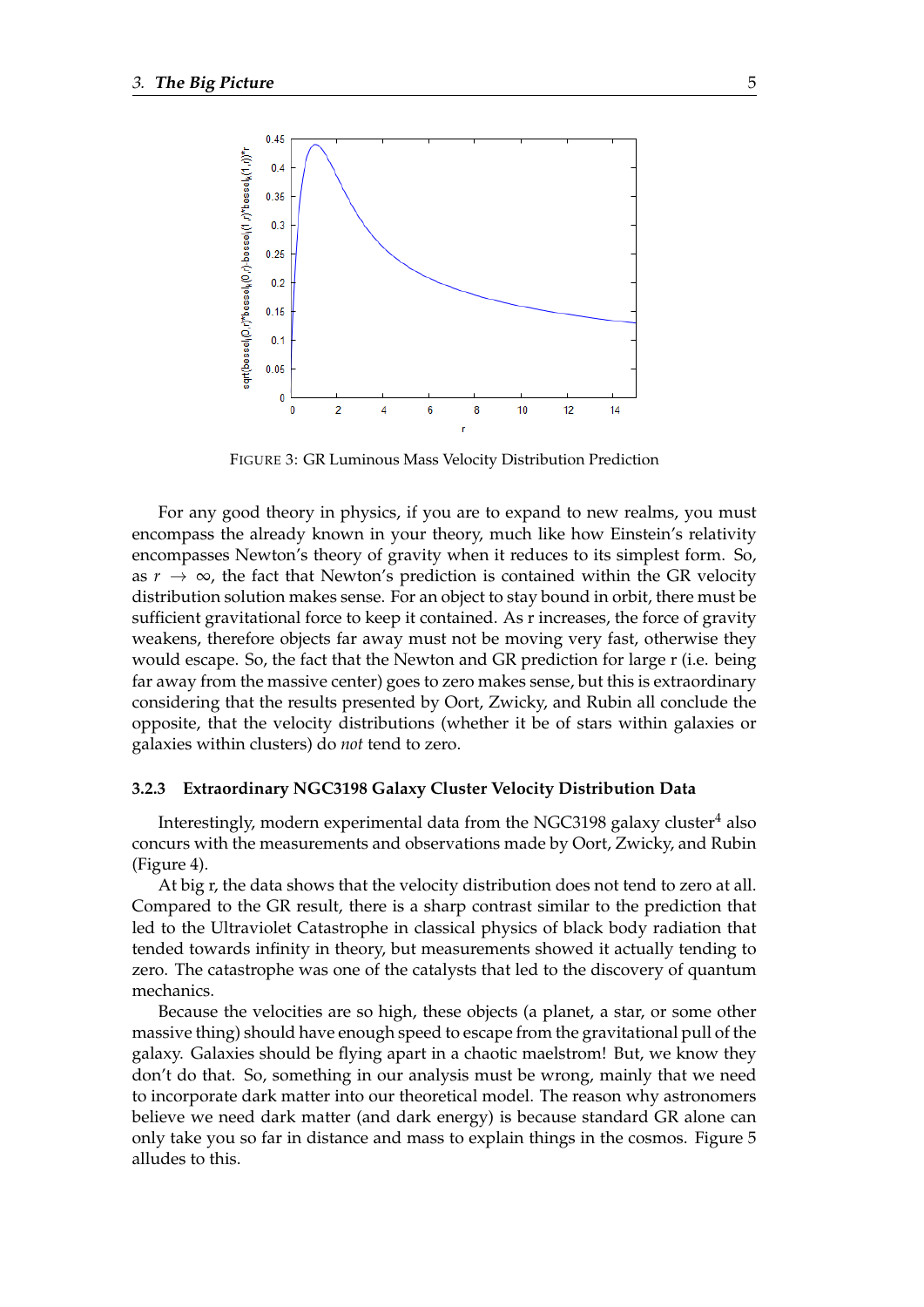

FIGURE 4: NGC3198 Galaxy Cluster Velocity Distribution Experimental Data vs. Theory

| System                         | Scale                                  | Experiment                                 | Theory                           |
|--------------------------------|----------------------------------------|--------------------------------------------|----------------------------------|
| <b>Planet Size</b>             | Distance to GPS Satellites             | <b>GPS Satellites</b>                      | <b>Standard GR</b>               |
| <b>Planet Size</b>             | Distance to Low Earth Orbit            | <b>Gravity Probe B</b>                     | <b>Standard GR</b>               |
| Sun                            | Distance from Earth to Sun, Sun's Mass | <b>Radio Delays</b>                        | <b>Standard GR</b>               |
| <b>Pulsar Timing</b>           | Solar Mass of Black Hole               | <b>Standard GR</b><br><b>Pulsar Timing</b> |                                  |
| <b>Black Hole</b>              | <b>Galactic Black Hole Mass</b>        | <b>Recent Radio Astronomy</b>              | <b>Standard GR</b>               |
| <b>Galaxy Velocity Curves</b>  | <b>Galaxy Mass and Radius</b>          | Vera Rubin                                 | Standard $GR + DM$               |
| <b>Cluster Velocity Curves</b> | <b>Cluster Mass and Radius</b>         | Ref. 5                                     | Standard $GR + DM$               |
| Radio Astronomy                | Galaxy to Cluster Scale                | <b>Ref. 5</b>                              | <b>Standard DM</b>               |
| <b>Gravitational Lensing</b>   | <b>Galaxy Scale</b><br>Ref. 5          |                                            | Standard $GR + DM$               |
| <b>Gravitational Lensing</b>   | <b>Cluster Scale</b>                   | <b>Ref. 5</b>                              | Standard $GR + DM + Dark Energy$ |
| Supernova 1a                   | Cosmic Scale Distance                  | Perlmutter                                 | Standard $GR + DM + Dark Energy$ |

FIGURE 5: The Need for Dark Matter and Dark Energy

It explains that standard GR alone cannot explain the physics on certain high mass and distance scales. In our particular case, when we look at galaxy and cluster velocity curves, we need dark matter for GR cannot stand by itself. Beyond  $10^{45}$ kg mass and 10,000 light years distance, we need standard GR plus dark matter plus dark energy to get out to even further scales. It's like perturbation theory in quantum mechanics - we just keep adding new terms on so we can get to a more accurate description of our universe. This is why astronomers hold the view that Lambda-Cold-Dark Matter is the answer to explain the cosmos because it is one complete set of ideas that can explain things over very large scales of both mass and distance<sup>5</sup>.

#### <span id="page-9-0"></span>**3.2.4 A Dark Matter Halo Model**

Equation 5 provides some nice insight. I will write it here again for reference.

$$
v(r) = \sqrt{\frac{GM(r)}{r}}\tag{9}
$$

Velocity distribution depends on the mass profile of the galaxy as well as the radial distance. We can account for the radius pretty easily, so that must mean our mass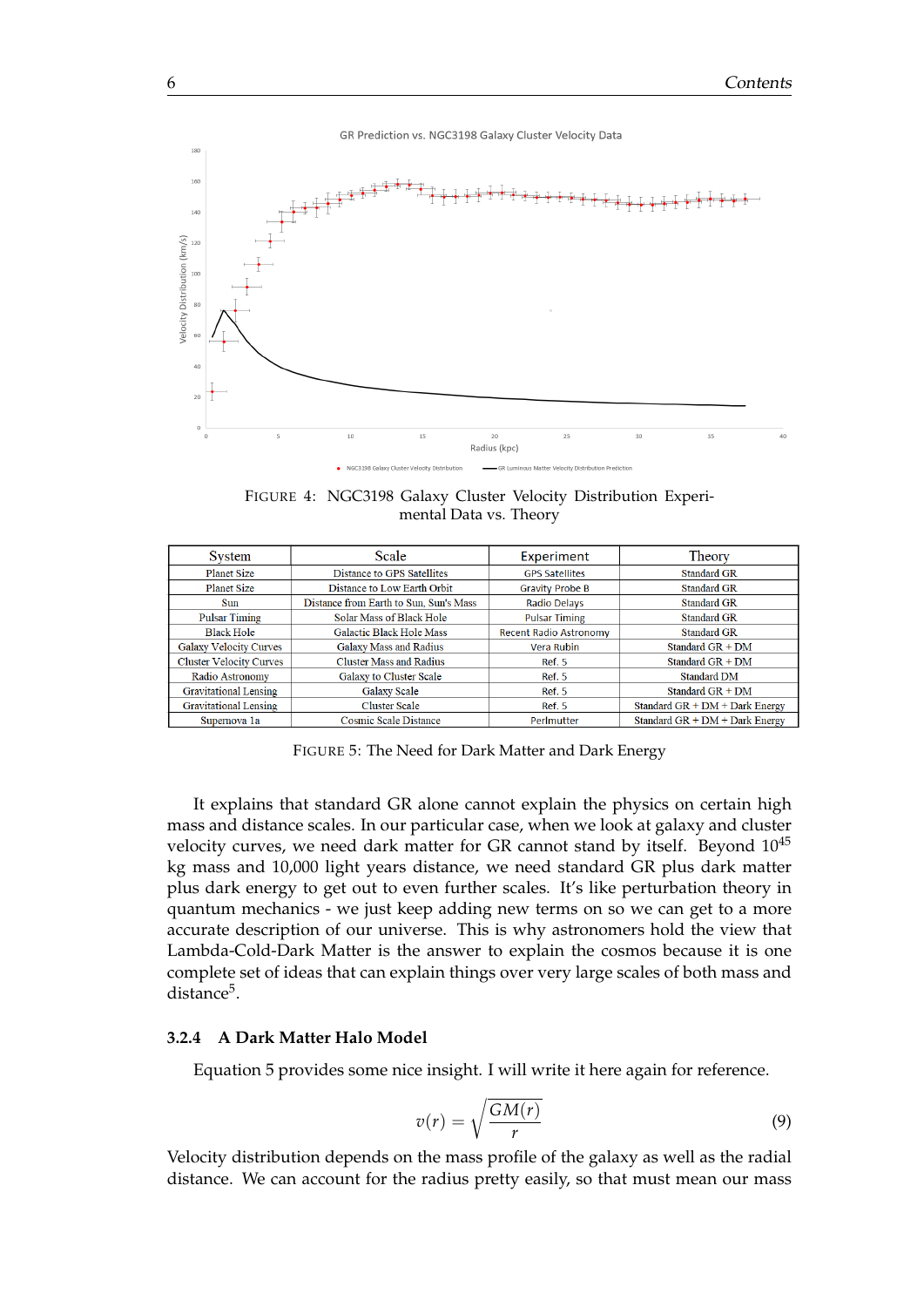profile is wrong (or rather incomplete). So now, there must be more non-luminous mass out there in galaxies that we have not accounted for. Following the ideas and procedures of Spooner $^2$  and Sofue $^6$ , we theorize this non-luminous mass to take the shape of a halo (the simplest model), enveloping the galaxy.

Returning to our theoretical outline of the simple model of an object orbiting a galaxy's massive, luminous center, we add this "dark matter halo" (figure 6).



FIGURE 6: Object Orbiting a Galaxy w/ Dark Matter Halo

Consider this scenario of mass m orbiting about a galactic center of luminous matter, except this time we have a dark matter halo surrounding the galaxy that contributes to the mass profile significantly. So let's see what the velocity distribution looks like this time. Equation 5 reads:

$$
v(r) = \sqrt{\frac{GM(r)}{r}}
$$
 (10)

We are now in a scenario where density and volume play a major role because we have a spherical halo, so let us rewrite mass in terms of those two.

$$
v(r) = \sqrt{\frac{G}{r} \int_{Vol} \rho \, dV} \tag{11}
$$

where  $\rho$  is the density profile and  $dV$  is the volume of the halo. Expanding this integral, we get:

$$
v(r) = \sqrt{\frac{G}{r} \int_0^r \int_0^{2\pi} \int_0^{\pi} \frac{\rho_o r_o^2}{R^2 + r_o^2} R^2 \sin\theta \, d\theta \, d\phi \, dR}
$$
(12)

Here, I make the radii in the integral big  $R$ , not to confuse you with little r outside the integral. Also, the density profile takes on this mathematical form so we do not get a zero in the denominator. Usually, it goes like  $\frac{1}{r^2}$ , but getting an infinite density is a problem. This way, we allow the radius to go to zero, but still keep a very small, non-infinite density<sup>2</sup> , *ρo*. The d*θ* and d*φ* integrals reduce very easily to 4*π*. So, we can simplify to:

$$
v(r) = \sqrt{\frac{4\pi G \rho_o r_o^2}{r} \int_0^r \frac{R^2}{R^2 + r_o^2} dR}
$$
(13)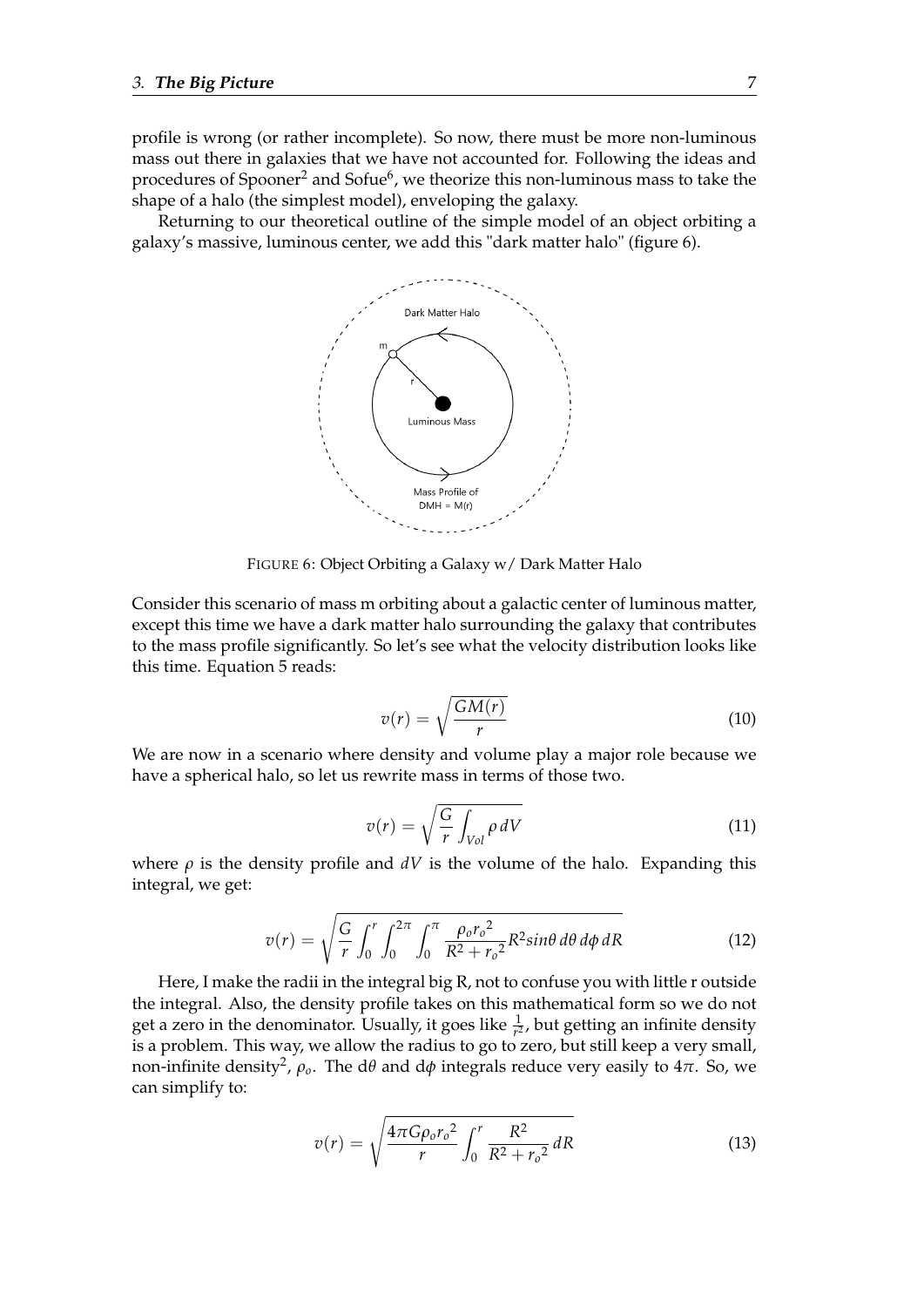$$
v(r) = v_o \sqrt{1 - \frac{r_o}{r} \arctan(\frac{r}{r_o})}
$$
\n(14)

where  $v_o = \sqrt{4\pi \rho_o G r_o^2}$ . If we add this onto our GR prediction, we come up with the velocity distribution that matches quite well with the experimental data from the NGC3198 galaxy cluster (Figure 7).



FIGURE 7: GR + DM Prediction w/ previous theories

I had to scale the theoretical predictions to closely match the experimental data numbers, which is fine because, at the moment, the main emphasis is on the functional form and ideas.

Let's take a step back and quickly recap what we just did. Before, we were under the assumption that there was only luminous baryonic matter at the center of the galaxy and that accounted for the majority of the mass. We applied Newton's laws and - voila! - we get a good approximation that the velocity goes like  $\frac{1}{\sqrt{2}}$ *r* . We did even better by producing a function for the velocity distributions that obey GR using some fancy modified Bessel functions $^4$ . But, according to experimental data like the NGC3198 galaxy cluster velocity distributions, we noticed that the velocities do not obey the GR equation, so we inferred there to be more mass that is non-luminous (because we swore up and down that we accounted for all the luminous mass) and now we ended up here: an equation combining the GR prediction with a dark matter (DM) prediction. We still used the same physics, however the diagram of our physical situation changed, causing our velocity distribution to change.

Now that we know there is definitely dark matter out there, we can move on to a different question. Since we suspect dark matter to be a particle of some kind, it is equally important to talk about GR's 'partner' - the Standard Model of Particle Physics. The Standard Model is understood through relativistic, gauged Quantum Field Theory (QFT) that is based on the foundation of the fundamental symmetries of our universe. So, if we are to understand particles (dark matter), we must understand QFT. That is the next step in our journey.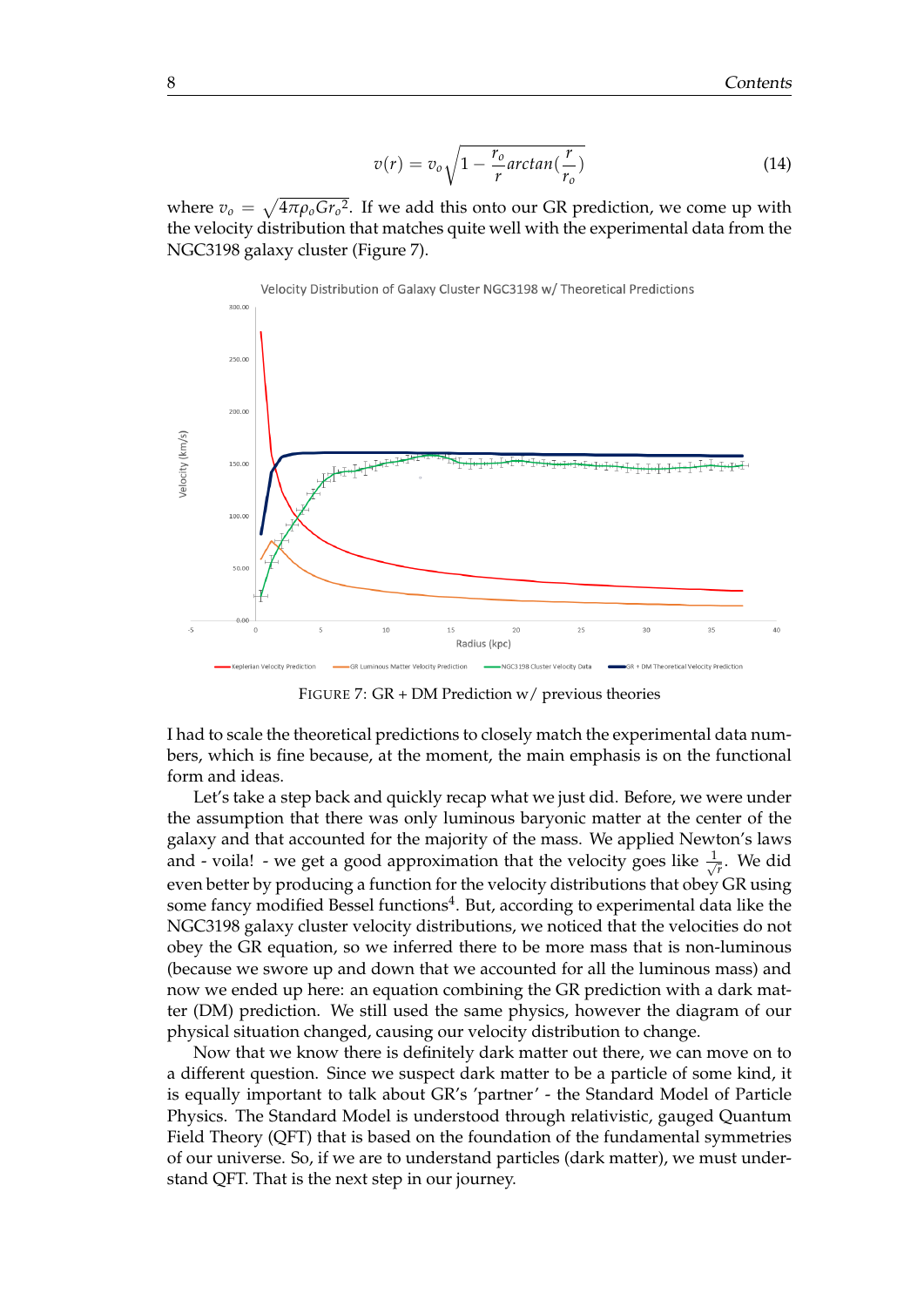

#### <span id="page-12-0"></span>**4 The Standard Model of Particle Physics**

FIGURE 8: Standard Model of Particle Physics

The Standard Model of Particle Physics<sup>7</sup> (Figure 8) encompasses all the known matter, energy, and forces (excluding gravity) into one nearly-complete, beautiful theory of a manifestly covariant combination of gauged quantum symmetry fields with Poincare spacetime symmetry. It is by far the most successful physical theory out there, but it does not tell the whole story. If we are to compile a complete theory of everything that includes all the particles and their interactions with the known forces of the universe, gravity must be included. There are additional problems with the SM such as the strong CP violation related to baryogenesis as well as the Hierarchy Problem. Nevertheless, it is still the most accurate and precise theoretical tool to be developed. However, if we ever want a complete SM one day, dark matter must be understood. But, because we suspect dark matter to be a particle of some kind, we must understand the current establishments of the SM.

#### <span id="page-12-1"></span>**4.1 1** *st* **to 2***nd* **Quantization**

#### <span id="page-12-2"></span>**4.1.1 The Simple Harmonic Oscillator in Quantum Mechanics**

The well-known Schrödinger equation for a simple harmonic oscillator is written as follows:

$$
\hat{H}\psi_n = E_n \psi_n \tag{15}
$$

$$
\left(\frac{\hat{p}^2}{2m} + \frac{1}{2}k\hat{x}\right)\psi_n = \hbar\omega\left(n + \frac{1}{2}\right)\psi_n\tag{16}
$$

where  $\hat{p}$  and  $\hat{x}$  are the momentum and position operators, respectively.  $\psi_n$  is the wave function solution.

$$
\psi_n(\xi) = \frac{1}{\sqrt{2^n n!}} \left(\frac{m\omega}{\pi\hbar}\right)^{\frac{1}{4}} H_n(\xi) e^{-\frac{\xi^2}{2}} \tag{17}
$$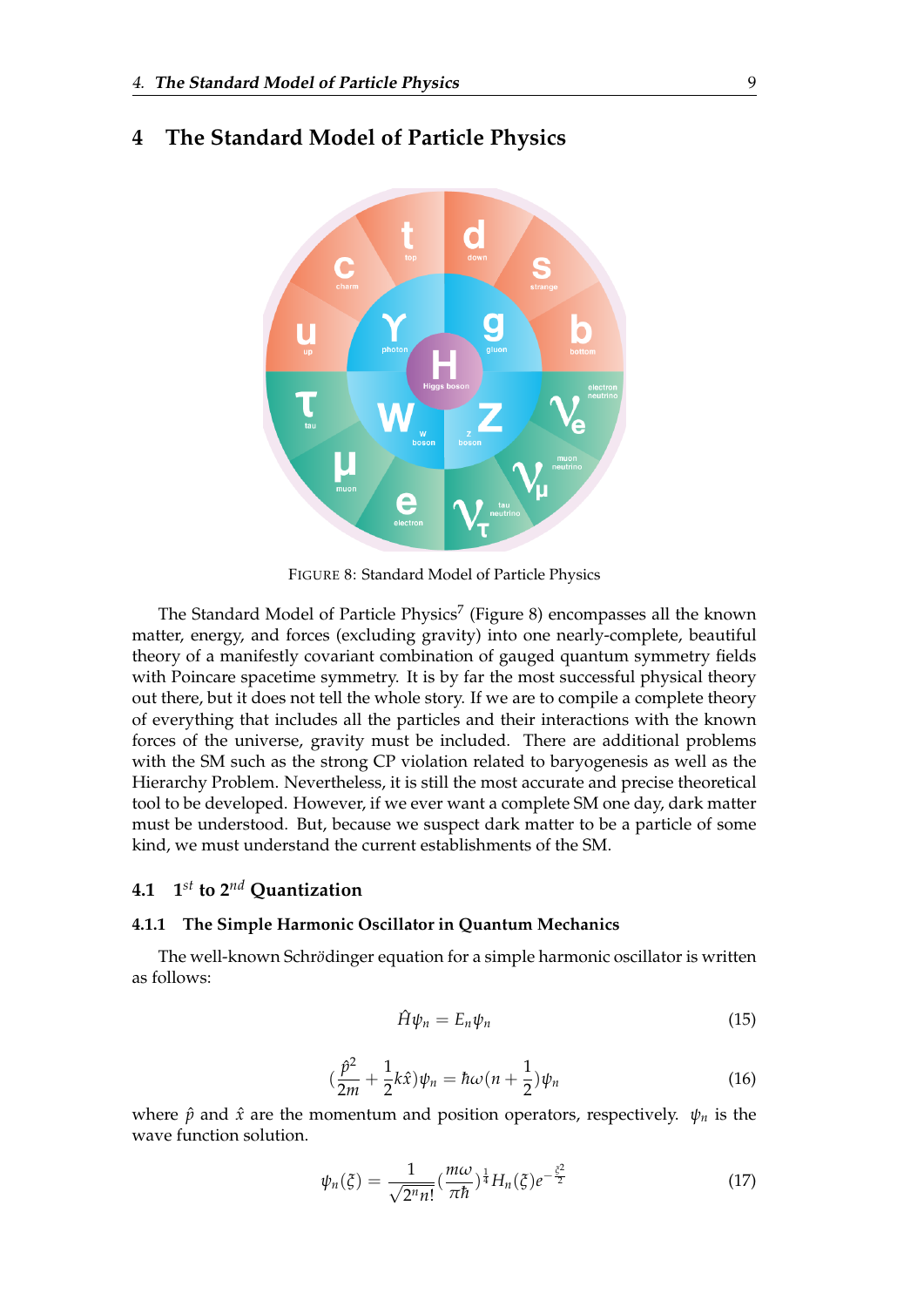Here,  $H_n(\xi)$  is a Hermite polynomial (with  $n = 0,1,2...$ ). This is the 1<sup>st</sup> quantization answer for the simple harmonic oscillator; it looks very wave-like and rather complicated. And keep in mind - this is only one dimension. Luckily, there is an easier way to solve this problem. It involves transitioning from the wave-like 1*st* quantization (with  $\hat{H}(\hat{x}, \hat{p})$  and  $\psi$  wave-function) to a particle-like 2<sup>nd</sup> quantization (using  $\hat{H}(\hat{a}^{\dagger},\hat{a})$  and  $|n\rangle$  particle-like eigenstates).

#### <span id="page-13-0"></span>**4.1.2 Creation and Annihilation Operators**

The first step to transition to 2*nd* quantization is introducing some new operators,  $\hat{a}$  and  $\hat{a}^{\dagger}$ .

$$
\hat{a} = \sqrt{\frac{m\omega}{2\hbar}} (\hat{x} + \frac{i}{m\omega}\hat{p})
$$
\n(18)

$$
\hat{a}^{\dagger} = \sqrt{\frac{m\omega}{2\hbar}} (\hat{x} - \frac{i}{m\omega}\hat{p})
$$
\n(19)

One particularly important reason why we like these operators lies in their commutation relationship.

$$
\left[\hat{a}^{\dagger}, \hat{a}\right] = 1\tag{20}
$$

This seems so much more natural and satisfying than the commutation relationship between the position and momentum operators.

$$
[\hat{x}, \hat{p}] = i\hbar \tag{21}
$$

The  $\hat{a}^{\dagger}$  and  $\hat{a}$  commutation relationship also encodes the uncertainty principle because the operators are built from  $\hat{x}$  and  $\hat{p}$ , so we have preserved an important physical element in our abstraction! Although it is not clear yet, these operators correspond to bosons. For fermions, we use an anti-commutation relationship.

$$
\{\hat{c}_i^{\dagger}, \hat{c}_j^{\dagger}\} = 0\tag{22}
$$

where the curly brackets indicate anti-commutation. Operating  $\hat{a}^{\dagger}$  on  $\hat{a}$  and doing some algebra, one can eventually state the following.

$$
\hat{H}_{H-O} = \hbar\omega(\hat{a}^\dagger\hat{a} + \frac{1}{2})\tag{23}
$$

If you do not trust that this is the correct result and want to do the calculation yourself, by all means, go ahead. However, I am skipping the algebraic steps in between to not only save time and also to illustrate what is more important about this whole story. Since this is true, however, the following can be stated:

$$
\hbar\omega(\hat{a}^\dagger\hat{a}+\frac{1}{2})\psi_n=\hbar\omega(n+\frac{1}{2})\psi_n\tag{24}
$$

$$
\hat{a}^\dagger \hat{a} \psi_n = n \psi_n \tag{25}
$$

We have essentially identified this operation -  $\hat{a}^{\dagger} \hat{a}$  - to be a number operator (and thus we've defined  $\hat{H}$  to be a number operator too, hinting at its particle-like nature) that can pull out an *n* from  $\psi_n$ . Because of this, we can now build an abstraction from  $\psi_n$  and write: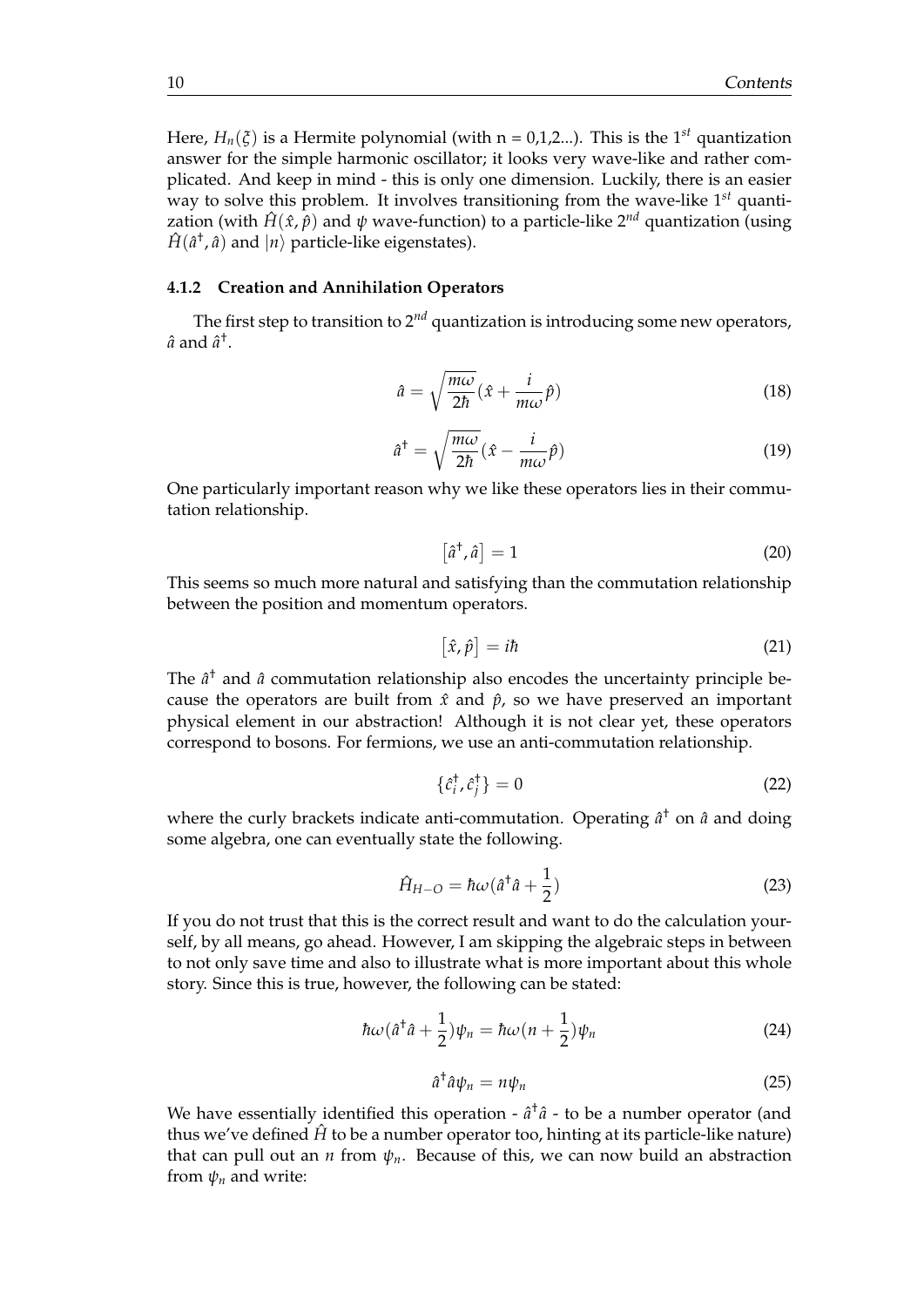$$
\hat{a}^\dagger \hat{a} \left| n \right\rangle = n \left| n \right\rangle \tag{26}
$$

If you apply  $\hat{a}^{\dagger}$  to the abstract energy eigenstates  $|n\rangle$ , you get the following:

$$
\hat{a}^{\dagger} |n\rangle = N |n+1\rangle \tag{27}
$$

where N is just a normalization constant. This tells us that this operator *raises* the eigenstate by one. Similarly,  $\hat{a}$  lowers the eigenstate by one.

$$
\hat{a}|n\rangle = N|n-1\rangle \tag{28}
$$

So essentially,  $\hat{a}^{\dagger}$  creates a particle in the energy eigenstate  $|n\rangle$  and  $\hat{a}$  annihilates or destroys a particle in energy eigenstate  $|n\rangle$ . The original Schrödinger equation

$$
\hat{H}(\hat{x}, \hat{p})\psi_n = E_n \psi_n \tag{29}
$$

can now be written as the following:

$$
\hat{H}(\hat{a}^{\dagger},\hat{a})\left|n\right\rangle =E_{n}\left|n\right\rangle \tag{30}
$$

This means we have transitioned to 2*nd* quantization (particle-like)! First, we were using wave functions with those ugly looking Hermite polynomials. Now, using our abstraction, we've brought it back to particles. We're able to create and annihilate particles in particular energy eigenstates, but where exactly is the particle? Can we create one and know where its position is? In fact, we can. To expand upon our abstraction, we have to look at the commutation relationship between the momentum operator and the Hamiltonian.

#### <span id="page-14-0"></span>**4.1.3 Field Operators**

The commutation relationship between the Hamiltonian and momentum operator is:

$$
[\hat{p}, \hat{H}] = 0 \tag{31}
$$

Because these two commute, that means they share the same eigenstates. So, if we wanted to (and we do), we can write the following:

$$
\hat{p} |n\rangle = p_n |n\rangle \tag{32}
$$

What have we done? What does this mean? It means we can write the energy eigenstates as momentum eigenstates. Why would we want to do this, though? For the same reason why we switched from wave functions to eigenstates - because it makes things easier. Let's go a step further. There's another relationship we know of between momentum and wave number.

$$
p = \hbar k \tag{33}
$$

So now, we can have *wave number* eigenstates. The reason we move to a *k* space is so we can use an inverse Fourier transform to switch to *x* space. Doing this, we can generate a function that creates a particle at a specific, known location (*x*) by summing over infinite momentum eigenstates (We're in *k* space, yes, however, *k* and *p* are proportional to each other, so it is more important for me to state that we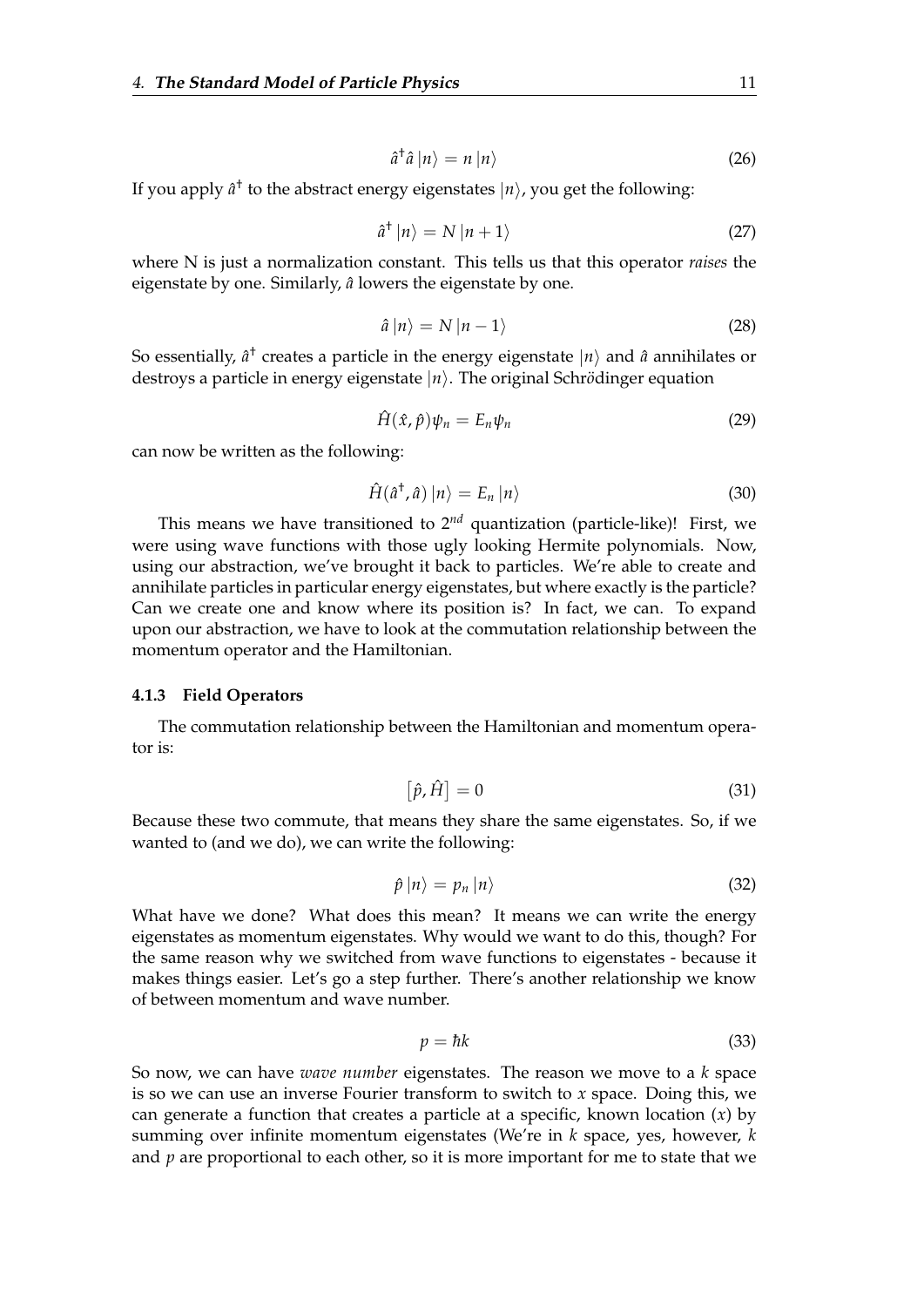are summing over *momentums* because it relates to the uncertainty principle, which has more physical meaning).

$$
f(x) = \frac{1}{\sqrt{2\pi}} \int_{-\infty}^{\infty} \tilde{f}(k) e^{-ikx} dk
$$
 (34)

 $\tilde{f}(k)$  is the wave function in  $k$  space and f(x) is the wave function in  $x$  space. Since  $\hat{a}^\dagger$ and *a*ˆ create momentum eigenstates, we can replace the *k* space wave function with our creation operator in our 2*nd* quantization abstraction. This gives us an equation for a *field operator* in momentum space.

$$
\hat{\psi}_p^{\dagger}(x) = \frac{1}{\sqrt{2\pi}} \int_{-\infty}^{\infty} \hat{a}_p^{\dagger} e^{-ikx} dk
$$
\n(35)

So what exactly does this 'field operator' do? It creates one particle with momentum *p* right at position *x* as evident and detailed in Lancaster's *Quantum Field Theory for the Gifted Amateur* (Example 4.1)<sup>8</sup> .

#### <span id="page-15-0"></span>**4.1.4 Generalizing the Hamiltonian**

We currently have in our quantum mechanical arsenal the power to write the Hamiltonian in 1*st* quantization in differential form as a function of *a*ˆ † and *a*ˆ for the single particle harmonic oscillator.

$$
\hat{H} = f(\hat{a}^{\dagger}, \hat{a})\tag{36}
$$

But we don't just want the Hamiltonian for a single problem. We want to extend to *all* problems. So how can we generalize the Hamiltonian in 2*nd* quantization? It involves transitioning from using differential formalism of 1*st* quantization to matrix formalism in 2*nd* quantization. The differential form for the kinetic energy term of the Hamiltonian is:

$$
\hat{E}_k = \frac{\hat{p}^2}{2m} = \frac{\left(i\hbar \frac{\partial}{\partial x}\right)^2}{2m} \tag{37}
$$

Because  $\hat{p}$  commutes with itself,  $\hat{E}_k(\hat{p})$  will be diagonal. So, the matrix representation is written as the following:

$$
\hat{E}_k = \sum_{\alpha,\beta} E_\alpha \hat{n}_\alpha \delta_{\alpha\beta} = \begin{pmatrix} E_1 \hat{n}_1 & 0 \\ 0 & E_2 \hat{n}_2 \end{pmatrix}
$$
(38)

where  $E_n$  is the energy eigenvalue we're familiar with $^8$ . If you recall, it was stated before that  $\hat{a}^{\dagger}\hat{a}$  is equivalent to the number operator,  $\hat{n}$ . So, we can substitute our creation and annihilation operators in and get:

$$
\hat{E}_k = \sum_{\alpha,\beta} E_\alpha \hat{a}_\alpha^\dagger \hat{a}_\alpha \delta_{\alpha\beta} = \begin{pmatrix} E_1 \hat{a}_1^\dagger \hat{a}_1 & 0 \\ 0 & E_2 \hat{a}_2^\dagger \hat{a}_2 \end{pmatrix}
$$
(39)

To reiterate, this is our kinetic energy term of our generalized Hamiltonian operator represented in matrix form that is true for all *single* particle systems.

What about the potential energy term? We will use much of the same process as we did with the kinetic energy. In the 1*st* quantization differential form, the expectation value for the potential energy operator looks like: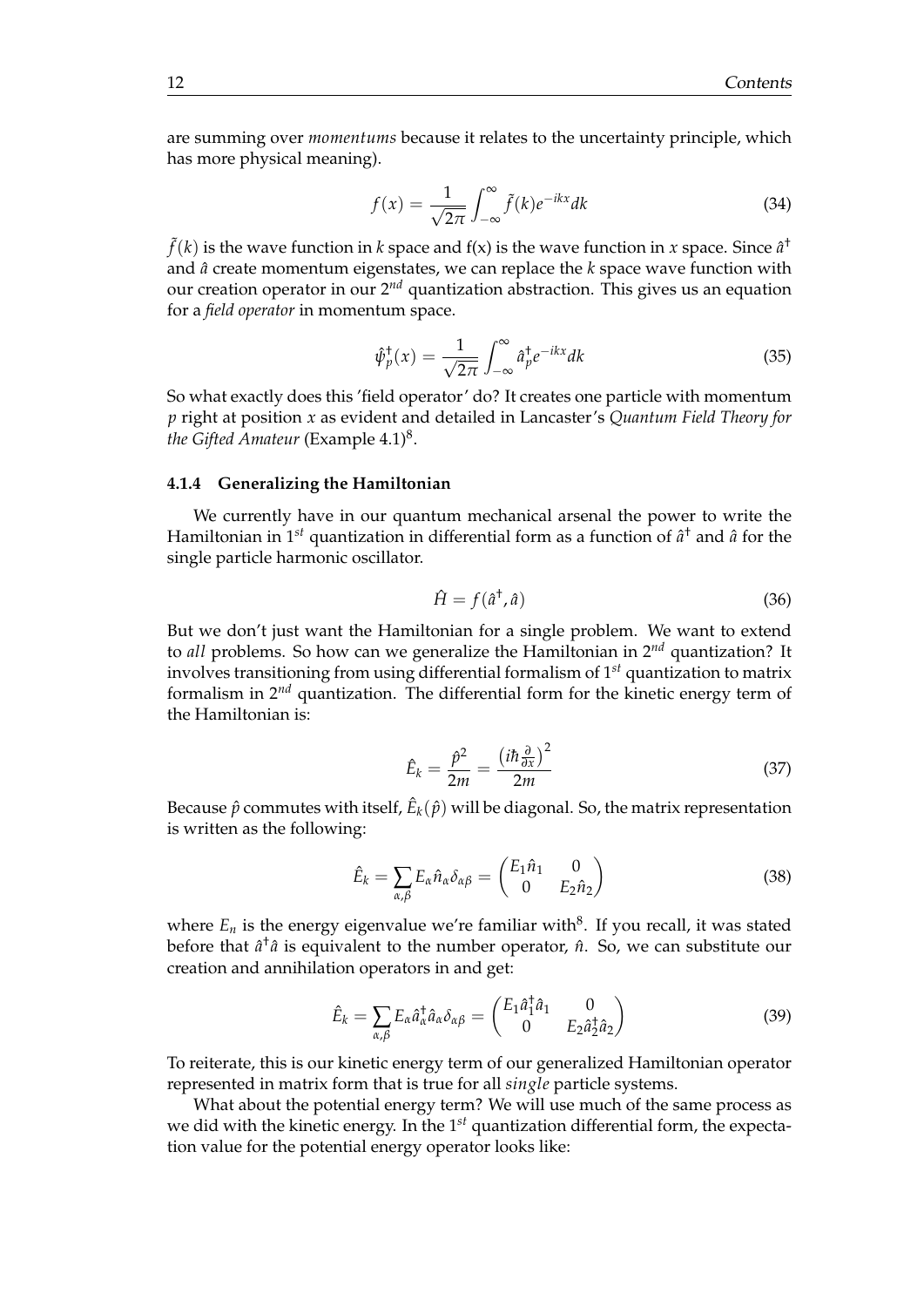$$
\langle \hat{E}_p \rangle = \int_{Vol} \psi^*(x) \hat{E}_p \psi(x) \, dV \tag{40}
$$

where  $\hat{E}_p$  is the potential energy operator. Here, we can utilize the field operators we derived to essentially replace the wave functions in the integral.

$$
\int_{Vol} \psi^*(x) \hat{E}_p \psi(x) dV \to \int_{Vol} \hat{\psi}^*(x) \hat{E}_p \hat{\psi}(x) dV \tag{41}
$$

Doing some math (which I won't do here), you can get a 2*nd* quantization potential energy operator term<sup>8</sup>.

$$
\hat{E}_p = \hat{V} = \frac{1}{2} \sum_{p_1, p_2, q} \hat{V}_q \hat{a}_{p_1 + q}^{\dagger} \hat{a}_{p_2 - q}^{\dagger} \hat{a}_{p_2} \hat{a}_{p_1}
$$
(42)

We have generalized the Hamiltonian using matrix formalism, making our job a whole lot easier. Studying QFT took up a majority of my efforts when conducting this research. But it was studying well spent because it is important for understanding the foundation upon which our universe is based on.

#### <span id="page-16-0"></span>**4.2 Fermions** & **Bosons**

From section 4.1, when 2*nd* quantization is applied with the field operator formalism, we see that particles emerge as local, spacetime excitations of fundamental quantum field operators as seen in equation 35. Thus, we come to understand an amazing and important property of quantum mechanics and that is that all particles are identical and indistinguishable. One can think of these created particles to simply be excitations of this fundamental quantum field. We also know that the study of particle physics requires energy scales large enough to create particle-antiparticle pairs in a vacuum. This suggests a fascinating inherent feature, stating that particle physics is actually *many*-particle physics.

The natural thing to do next is to incorporate many-particle formalism into our quantum mechanical description of the world. Because particles are identical and indistinguishable, the 'labels' that we might attribute to classical particles (being able to distinguish the particles easily - particle 1 and particle 2) can be switched if attached to quantum particles and the particle wave function remains unchanged. We use an operator to define this exchange of particles*,*  $\hat{P}_{1\leftrightarrow 2}$ *,* which commutes with the Hamiltonian operator.

$$
\left[\hat{P}_{1\leftrightarrow 2},\hat{H}\right]=0\tag{43}
$$

This means they share the same eigenstates (Hilbert space and solutions). The eigenstates of the  $\hat{P}_{1\leftrightarrow 2}$  include both a symmetric and anti-symmetric solution under the exchange of the particle label. Therefore, quantum solutions, like the wave function, *ψ*, for many particles must come in two forms: symmetric and anti-symmetric. This revelation tells us something that no classical theory could: the particle-like excitation of a single quantum field (where the particles are identical and indistinguishable) tells us that the quantum mechanical description of nature requires two types of particles: Fermions and Bosons. Fermions (with half-integer spin,  $\frac{1}{2}n$ ) possess anti-symmetric many-particle eigenfunctions under the exchange of particle labels resulting in these particles having to obey Fermi-Dirac statistics (including the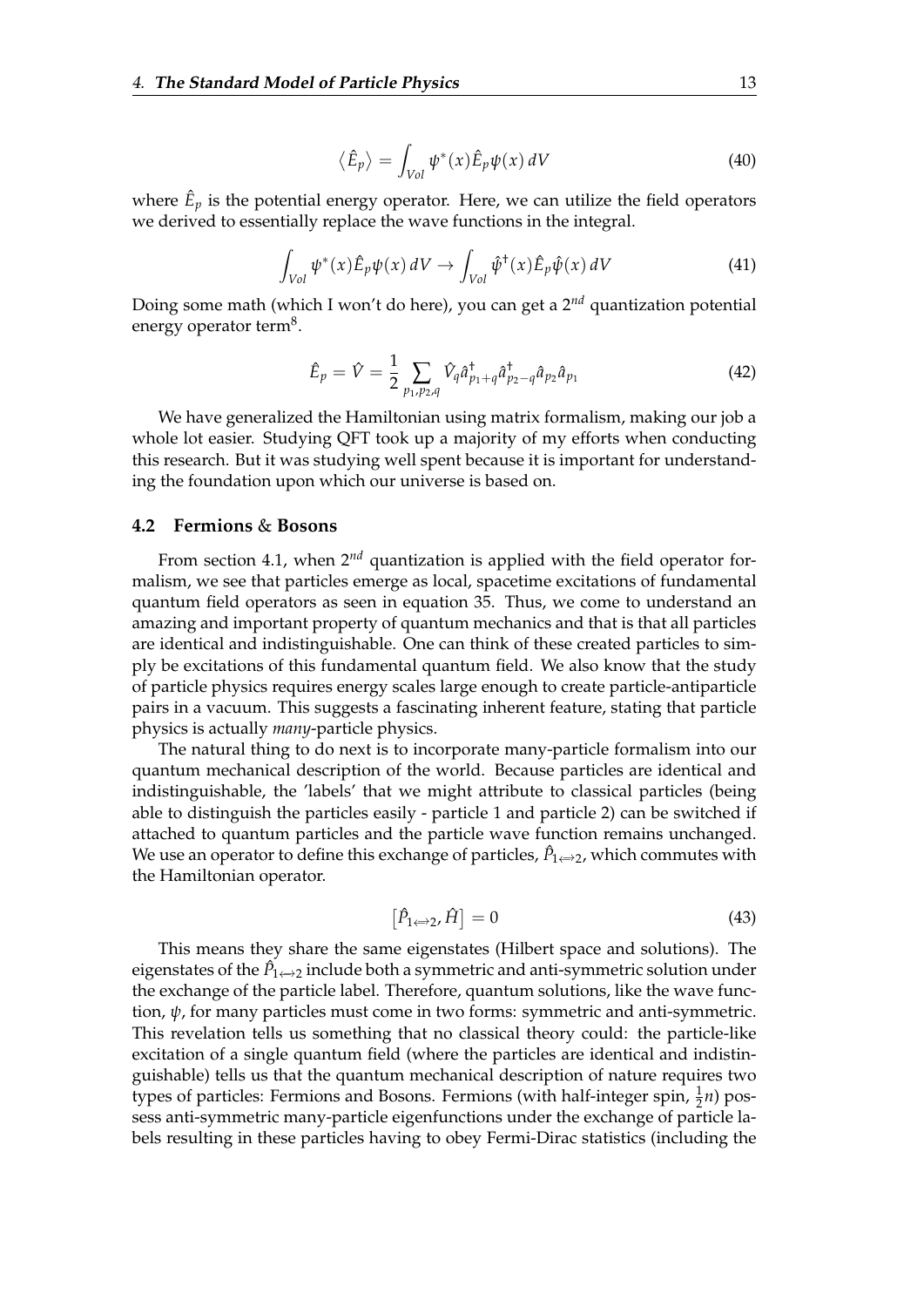Pauli-Exclusion Principle). Bosons (with integer spin, *n*) produce symmetric manyparticle eigenfunctions under the exchange of particle labels resulting in these particles having to obey Bose-Einstein statistics (most notably, Bose-Einstein condensates - the work achieved in this field was awarded the Physics Nobel Prize in 2001) $^9$ .

#### <span id="page-17-0"></span>**4.2.1 Fermions: Leptons** & **Quarks**

Fermions themselves are divided into two categories (Leptons and Quarks) and three *generations* or *families* of particles (Figure 9)<sup>10</sup>.



FIGURE 9: Generations of Fermions

The first family includes the electron and electron-neutrino leptons as well as the up and down quarks. This generation is the lightest of them all in terms of mass and also the most abundant. The second family features the muon and muon-neutrino particles, the second heaviest generation. The quarks in this category are the charm and strange. The tau and tau-neutrino are the heaviest of these families and least abundant. This generation is home to the top and bottom quarks.

Both the leptons and quarks have electric charge associated with them. Everyone knows that the electron has an electric charge of  $-1$ , but so too do the muon and tau since they are just heavier versions of the electron. Their neutrino counterparts are neutral and have no electric charge. The quarks are a little funkier because they possess fractional charge. The up, charm, and top quarks have  $+\frac{2}{3}$  charge, and the down, strange, and bottom quarks have  $-\frac{1}{3}$  charge. Fractional charge might seem like an odd property to have, but they combine nicely to form the particles we are all familiar with, including the proton, neutron, and most fundamental baryons.

#### <span id="page-17-1"></span>**4.2.2 Bosons** & **the Four Fundamental Forces**

Bosons are the force mediators in this relationship. These particles act as a sort of bridge between the fundamental, universal forces of nature and fermions. Light particles, photons, act as the mediator between fermions that possess electric charge, such as the electron or proton (it is okay to call the proton a fermion because its essential building blocks - quarks - are fermions). A feynman diagram illustrates this nicely.

Here, with the time arrow pointing up, we have an electron and positron interacting, creating a photon which then creates another electron-positron pair. The interaction is as follows:  $e^- + e^+ \rightarrow e^- + e^+$ , with the photon particle (boson responsible for the electromagnetic force) acting as the mediator in the interaction $^{11}\cdot$ 

Another boson,  $W^{\pm}$  and  $Z^{\sigma}$ , is the mediator of the Weak Nuclear Force (WNF) (responsible for things like radioactive decay) interacting with fermions that have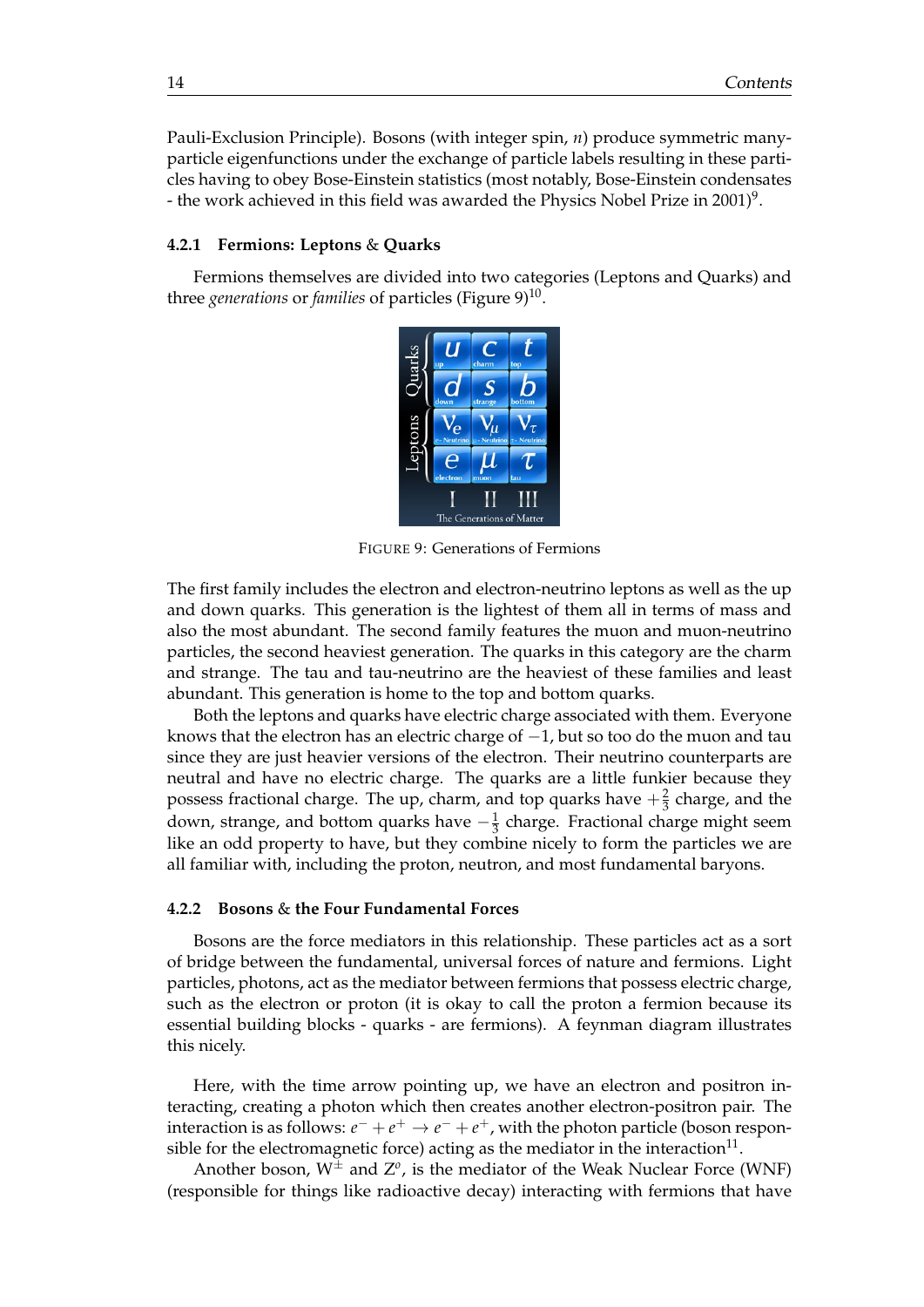

*weak charge*. Just as electric charge is necessary for electromagnetic interaction, weak charge is necessary for interaction with the WNF.

The gluon is the boson mediator of the Strong Nuclear Force (SNF), responsible for keeping quarks, and therefore nuclei, held together. It interacts with fermions that have the property of color charge, such as quarks.

The last force we have to deal with is gravity. According to the Standard Model, all the fundamental forces have a particle mediator associated with them, so shouldn't gravity? It turns out that there is a predicted gravitational boson called the graviton. What underlying property must the fermions have in order to have an interaction with this force? Mass charge. Sounds strange, but it makes the most sense.

#### <span id="page-18-0"></span>**4.3 SU(3)** ⊗ **SU(2)** ⊗ **U(1) and the Fundamental Symmetries of our World**

The beautiful mathematics of Group Theory have allowed us to identify that the spacetime we live in according to Einstein's Relativity is *SO*(1, 3), standing for one temporal dimension and three spacial dimensions. But, we now know that there is an even deeper underlying symmetry within and it takes on the form of *SU*(2) ⊗ *SU*(2). You can go even further than that to get to the symmetries that truly make up our universe. But to do that, one must study Lagrangians. The general equation for the Euler-Lagrange Equations-of-Motion (EL-EoM) is:

$$
\frac{\partial L}{\partial x} - \frac{d}{dt} \frac{\partial L}{\partial \dot{x}} = 0 \tag{44}
$$

And the action integral, S, is written as the following:

$$
S = \int L dt
$$
 (45)

However, this is for when we are dealing with classical mechanics only. We want to transition to a 2*nd* quantization formalism - how do we do this? We upgrade our Lagrangian, L, to a super Lagrangian that depends on the field operators as well as the four-vector derivative  $(\partial_u)$ .

$$
L \to \mathcal{L}(\hat{\psi}^{\dagger}(\hat{a}^{\dagger}), \hat{\psi}(\hat{a}), \partial_{\mu})
$$
\n(46)

Now the EL-EoM looks like:

$$
\frac{\partial \mathcal{L}}{\partial \phi} - \partial_{\mu} \left( \frac{\partial \mathcal{L}}{\partial (\partial_{\mu} \phi)} \right) = 0 \tag{47}
$$

where  $\phi$  is a scalar field generated (with spin = 0). Other fields available to us from SO(1,3) symmetry are the  $\psi$  spinor field (spin =  $\frac{1}{2}n$ ) and  $\vec{A}$  vector field (spin = n)<sup>12</sup> (where  $n = 1,2,3...$ ). What are the  $2^{nd}$  quantization field operators that create these?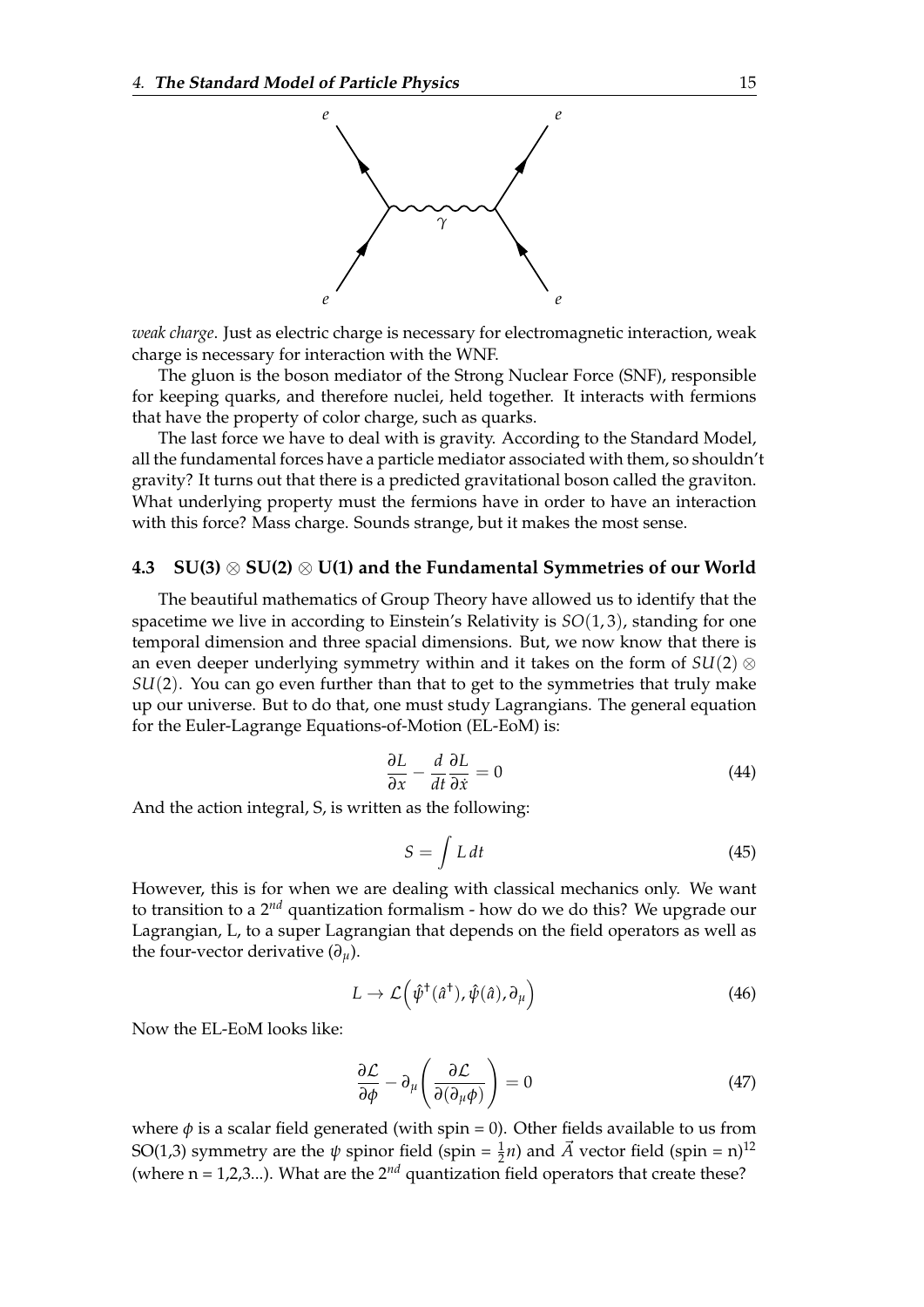$$
\phi \to \hat{\phi}(\hat{a}^{\dagger}, \hat{a}) \tag{48}
$$

$$
\psi \to \hat{\psi}(\hat{c}^{\dagger}, \hat{c}) \tag{49}
$$

$$
\vec{A} \to \hat{A}(\hat{a}^{\dagger}, \hat{a}) \tag{50}
$$

where  $\hat{a}^{\dagger}$  and  $\hat{a}$  are the bosonic creation and annihilation operators and  $\hat{c}^{\dagger}$  and  $\hat{c}$  are the fermionic creation and annihilation operators from before. We already know from earlier that these field operators have to take on the form of an inverse Fourier Transform.

$$
\hat{\phi} \& \hat{A} \rightarrow \hat{A}^{\dagger}(x) = \frac{1}{\sqrt{V}} \int \hat{a}^{\dagger} e^{-ipx} dp \tag{51}
$$

$$
\hat{\psi} \to \hat{\psi}^{\dagger}(x) = \frac{1}{\sqrt{V}} \int \hat{c}^{\dagger} e^{-ipx} dp \tag{52}
$$

 $\hat{\phi}$  and  $\hat{A}$  are both fields associated with bosons, while  $\hat{\psi}$  is the field associated with fermions. Now, if we plug these field operators into the EL-EoM, we should get our world - with all the bosons, fermions, scalars, and interactions! After all, we derived these fields from our  $SO(1,3)$  symmetry which is what our universe is based on. But, it turns out we don't get our world. To navigate around this, we must look to see if there is some even deeper underlying symmetry, and add it onto our SO(1,3). The new group we will add on is  $U(1)$  - a type of abstract quantum symmetry<sup>12</sup>. So we get:

$$
Our World \to U(1) \otimes SO(1,3) \tag{53}
$$

We can represent U(1) as an exponential using a generator and a parameter.

$$
U(1) = e^{i\hat{J}_{U_1}\theta_1} \tag{54}
$$

However,  $\theta_1$  is not a function of t, x, y, or z. It is called a *global* parameter, but this is problematic because that would mean it is everywhere all at once and that violates SR. If we want U(1) to represent a force of the universe, it cannot happen everywhere. Instead, it must operate under a fundamental field moving less than the speed of light. So, naturally, the solution to this problem is to make the parameter *local* by making it depend on spacetime coordinates so it stays consistent with SR $^{12}$ . Now U(1) takes on a different definition.

$$
U(1) = e^{-i\hat{J}_{U_1}\theta(x^{\mu})}
$$
\n(55)

where  $x^{\mu} = (ct, x, y, z)$ . Now our new field operators are:

$$
\hat{\phi} = e^{-i\hat{J}_{U_1}\theta(x^{\mu})}\hat{\phi}(\hat{a}^{\dagger},\hat{a})
$$
\n(56)

$$
\hat{\psi} = e^{-i\hat{J}_{U_1}\theta(x^{\mu})}\hat{\psi}(\hat{c}^{\dagger},\hat{c})
$$
\n(57)

$$
\hat{A} = e^{-i\hat{J}_{U_1}\theta(x^{\mu})}\hat{A}(\hat{a}^{\dagger},\hat{a})
$$
\n(58)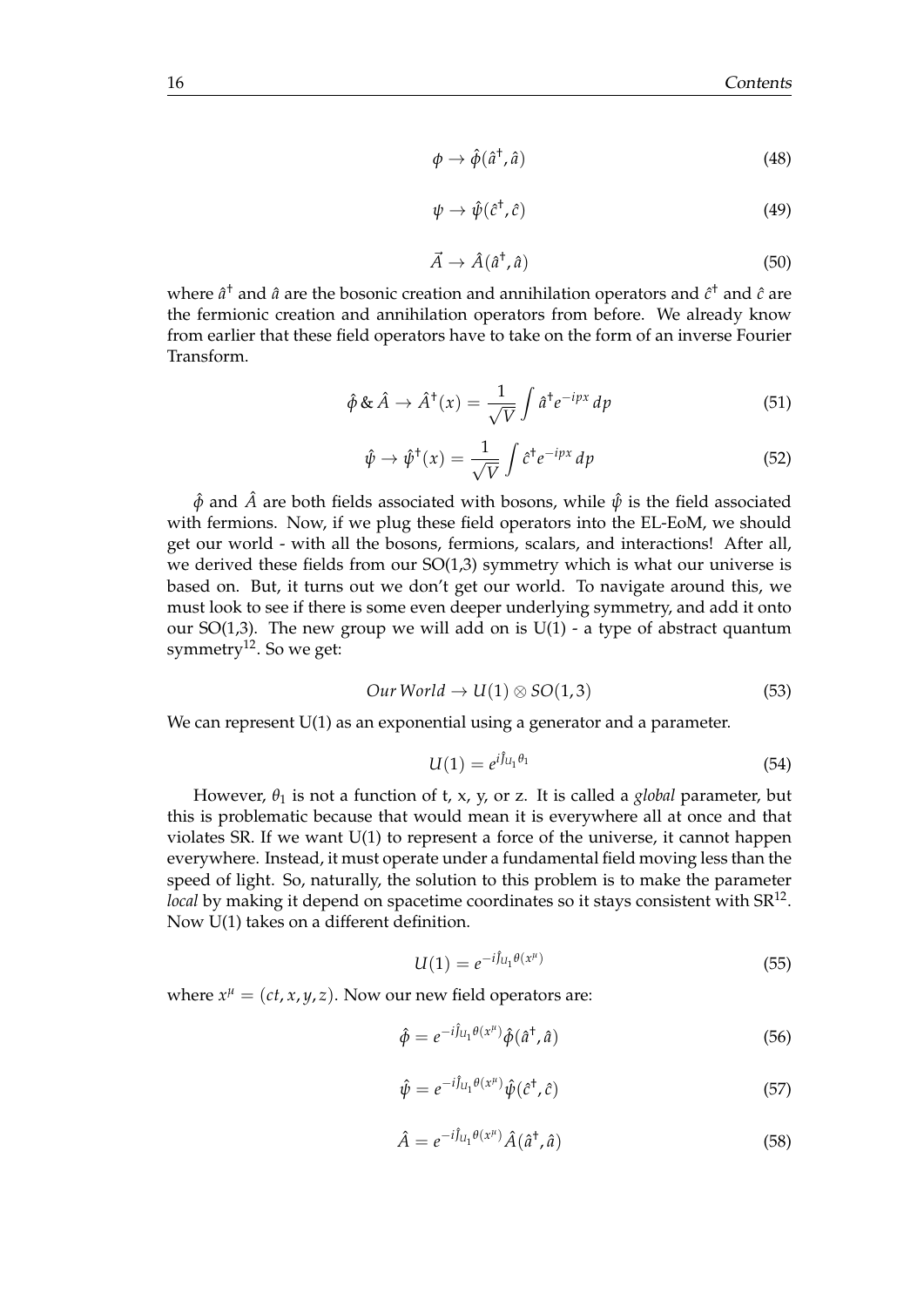If you plug these new field operators into the EL-EoM, we should be good to go, right? Unfortunately, we run into another problem. It turns out that the EL-EoM are all different, meaning they are non-covariant. To fix this covariance that we expect from Einstein's original idea of covariant, fundamental laws of physics derived from symmetries, we need to add a gauge field through a covariant four-vector derivative, replacing the regular four-vector derivative.

$$
D_{\mu} = d_{\mu} + iq\vec{G}_{\mu}(x) \tag{59}
$$

where  $D_{\mu}$  is the covariant four-vector derivative and  $\vec{G}_{\mu}(x)$  is the added gauge field. Now the Lagrangian takes on the following functional form:

$$
\mathcal{L}(\partial_{\mu}) \to \mathcal{L}(D_{\mu}) \tag{60}
$$

Now we have made things covariant, so do the EL-EoM work? They do! From U(1), you get all of Quantum Electrodynamics (QED) accounting for the Electromagnetic Force (EMF) and the particle mediator, the photon. What about the other forces? Do they work as well? Indeed, they do. Adding on the symmetry SU(2) gives the WNF as well as its particle mediators, the  $W^{\pm}$  and  $Z^{0}$  gauge bosons. For the SNF, we slap on a SU(3) abstract quantum symmetry and get all of Quantum Chromodynamics (QCD), including the color-charged SNF mediators: gluons. So a better equation for our world, now, would be:

$$
Our World \approx SU(3) \otimes SU(2) \otimes U(1) \otimes \{SO(1,3)\}\tag{61}
$$

From this, we get all the known particles (bosons, fermions) and interactions (EMF, WNF, SNF) of the SM (Figure  $10)^{1,12}$ .

|                      |                        |                |                              | <b>Fermions</b> |                |                                |               |                |
|----------------------|------------------------|----------------|------------------------------|-----------------|----------------|--------------------------------|---------------|----------------|
| Generation 1         |                        |                | Generation 2                 |                 |                | Generation 3                   |               |                |
| Particle             | Mass (MeV)             | Charge         | Particle                     | Mass (MeV)      | Charge         | Particle                       | Mass (MeV)    | Charge         |
| up quark $(u)$       | 2.55                   | $+\frac{2}{3}$ | charm quark $(c)$            | 1270            | $+\frac{2}{3}$ | top quark $(t)$                | 171200        | $+\frac{2}{3}$ |
| down quark $(d)$     | 5.04                   | $-\frac{1}{3}$ | strange quark $(s)$          | 104             | — ÷            | bottom quark $(b)$             | 4200          | $-\frac{1}{3}$ |
| electron $(e^-)$     | 0.511                  | $-1$           | muon $(\mu^-)$               | 105.7           | -1             | tau $(\tau^-$                  | 1776.8        | $-1$           |
| e neutrino $(\nu_e)$ | $< 2.0 \times 10^{-6}$ | 0              | $\mu$ neutrino $(\nu_{\mu})$ | < 0.19          |                | $\tau$ neutrino $(\nu_{\tau})$ | ${}_{<} 18.2$ |                |

| <b>Gauge Bosons</b>          |                 |                  |                                |                                 |              |  |  |
|------------------------------|-----------------|------------------|--------------------------------|---------------------------------|--------------|--|--|
| Particle                     | Force           | Acts through     | Acts on                        | Mass (MeV)                      | Charge       |  |  |
| Photon $(\gamma)$            | Electromagnetic | Electric charge  | Electrically charged particles | $< 1 \times 10^{-24} \approx 0$ | 0            |  |  |
| Z boson $(Z)$                | Weak nuclear    | Weak interaction | Quarks and leptons             | 91188                           | 0            |  |  |
| $W^{\pm}$ bosons $(W^{\pm})$ | Weak nuclear    | Weak interaction | Quarks and leptons             | 80398                           | $+1$         |  |  |
| Gluon $(q)$                  | Strong nuclear  | Color charge     | Quarks and gluons              |                                 | $\mathbf{0}$ |  |  |
| Higgs boson $(H^0)$          | Higgs force     | Higgs field      | Massive particles              | >114400                         |              |  |  |

FIGURE 10: SM Particles & Properties

One last ingredient for the SM that is not the scope of this work is the introduction of a Higgs field which gives mass to all these fundamental particles.

#### <span id="page-20-0"></span>**4.4 Beyond the Standard Model** & **Supersymmetry (SUSY)**

Evidence from Big Bang Nucleosynthesis (BBN) - the phases in the early universe where nuclei other than regular hydrogen began to produce - and the Cosmic Microwave Background (CMB) - the first electromagnetic radiation that was emitted in the early stages of the universe - both force dark matter to adopt restrictive prerequisites. One obvious requirement is that dark matter must be electrically neutral. Since we cannot see dark matter, that means it does not emit light of any kind,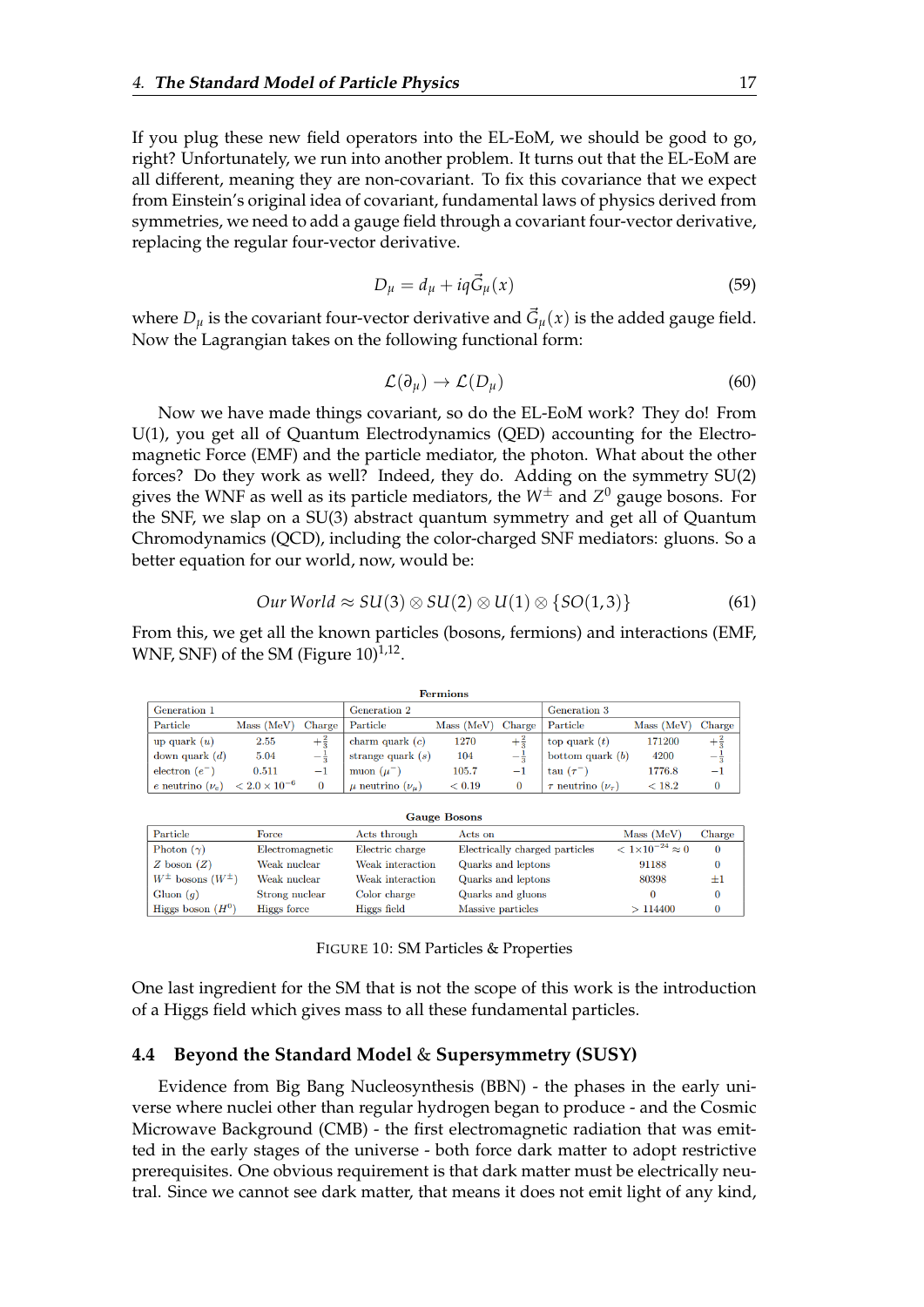having no interaction with the electromagnetic spectrum. Additionally, according to BBN and CMB, dark matter must be cold and non-relativistic. It cannot be moving very fast, nor have a lot of energy. Also from these concepts, we can rule out some of the neutral SM particles including the neutrino, photon,  $Z^0$  boson, and Higgs boson to be dark matter $^1$ .

Additionally, there was some early evidence that dark matter might be beyond the SM when the experimental data from the NGC3198 galaxy cluster did not match our theoretical GR prediction. If we think dark matter is a particle in the SM, then GR would be correct. But, we know from the data that the GR prediction did not match the observed velocity curves, so there must be a new, undiscovered particle out there that we have failed to incorporate (or perhaps a better theory of gravity is required).

However, there is no need to despair for there is a good amount of evidence that there is some new physics beyond the SM that we have yet to discover. Two main reasons we suspect this to be true are based upon the Hierarchy Problem and the Strong CP Violation. The Hierarchy Problem is the unusual circumstance in which there is a massive energy disparity (about  $10^{16}$  GeV energy difference) between the points where SM particles start to behave quantum mechanically and gravity starts to come into effect at the atomic level and behave quantum mechanically. The Strong CP Violation brings up the question of why there are more particles over antiparticles if there were an equal amount of them produced in the early universe. What could have caused this difference? A new type of particle proposed by particle physicists is called the axion which has the properties that would help solve this problem, along with others in the particle physics world, so it is a popular candidate $^1$ .

Theories for extensions beyond the Standard Model are already being put forth. Supersymmetry (SUSY) is a favorite among particle physicists. This doubles the amount of known particles by giving each particle a superpartner. Fermions would get bosonic partners and bosons would get fermionic partners. For example, an electron would get a bosonic superpartner called a selectron (add a prefix of 's-') and the Higgs boson would get a fermionic superpartner called a Higgsino (add a suffix of '-ino'). The reason this extension beyond the Standard Model is useful (if you haven't already guessed) is that we have several more particles to look at as potential dark matter candidates, widening the search field.

#### <span id="page-21-0"></span>**5 Dark Matter Candidates**

Figure 11 offers a table of SUSY particles $^{\rm 1}.$ 

Of these, we looked specifically at the Neutrilinos and also the Axion (not on here), as they were the most intriguing. Neutrilinos are supersymmetric, superposition particle states of the photino, zino, and Higgsino superpartners of the neutral gauge bosons $^1$ . Axions are non-SM particles that solve the strong CP violation. A number of experiments are being conducted looking for them, including one by Dr. Deveney's colleague at Yale University (Professor Steve Lamoreaux). Experiments are also being done at the University of Florida to detect the axion $13$ . Other potential DM particle candidates we did not study in as much detail are listed (Figure 12).

To complete the survey, we considered alternative theories of gravity such as MOND (Modified Newtonian Dynamics) $1,14$  and the more drastic Conformal Gravity, studied by Professor James O'Brien at Springfield College<sup>3</sup>. However, to date, there are astonishingly no reproducible results with any indication of a measurement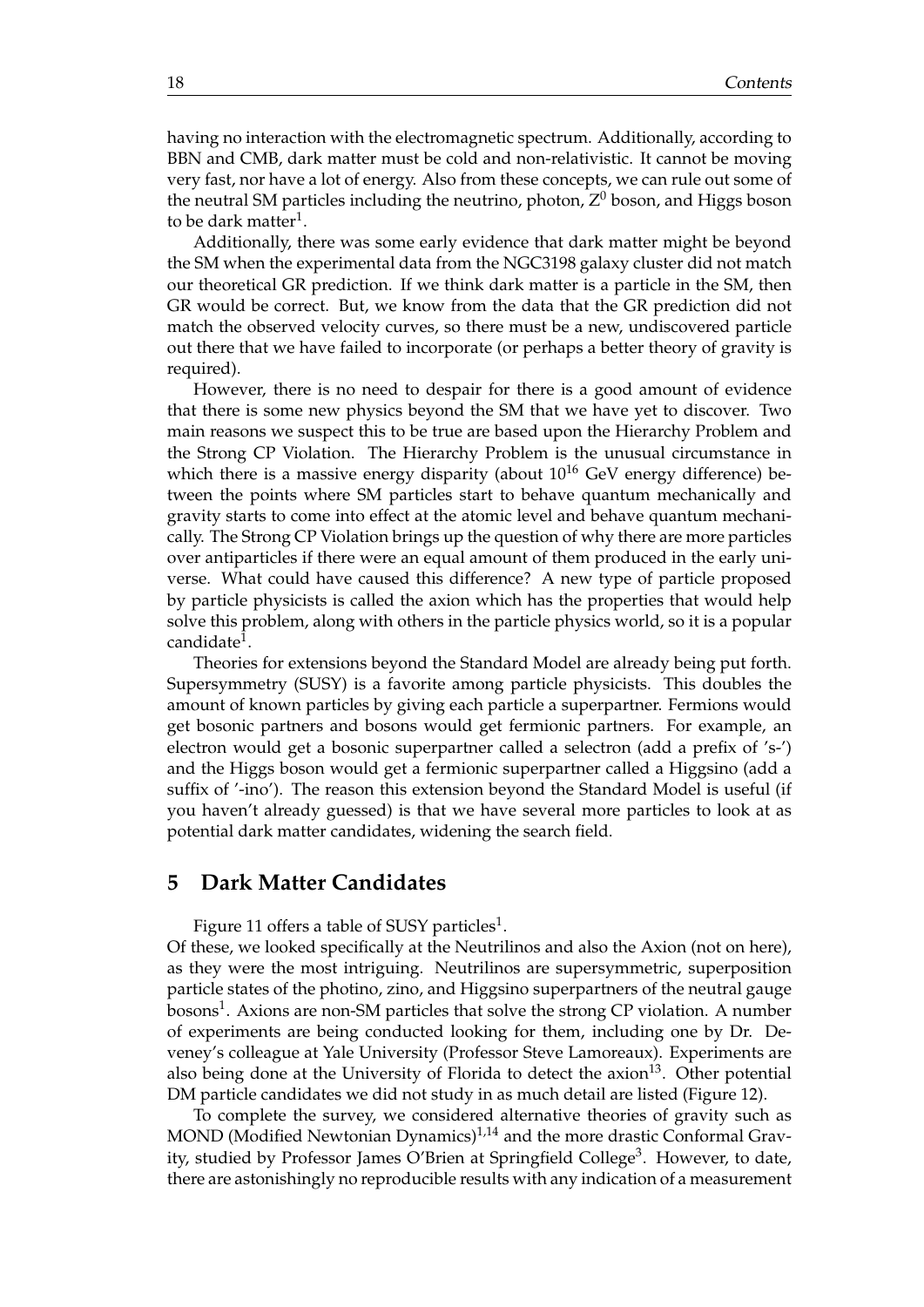|                               |           |                |                                     | <b>Sfermions</b> |                |                                         |            |                |
|-------------------------------|-----------|----------------|-------------------------------------|------------------|----------------|-----------------------------------------|------------|----------------|
| Generation 1                  |           |                | Generation 2                        |                  |                | Generation 3                            |            |                |
| Particle                      | Mass(GeV) | Charge         | Particle                            | Mass(GeV)        | Charge         | Particle                                | Mass (GeV) | Charge         |
| up squark $(\tilde{u})$       | >379      | $+\frac{2}{3}$ | charm squark $(\tilde{c})$          | >379             | $+\frac{2}{3}$ | top squark $(t)$                        | > 92.6     | $+\frac{2}{3}$ |
| down squark $(\tilde{d})$     | >379      | $-\frac{1}{3}$ | strange squark $(\tilde{s})$        | > 379            | $-\frac{1}{2}$ | bottom squark $(\tilde{b})$             | > 89       | $-\frac{1}{3}$ |
| selectron $(\tilde{e})$       | >73       | $^{-1}$        | smuon $(\tilde{\mu})$               | > 94             | $^{-1}$        | stau $(\tilde{\tau})$                   | > 81.9     | $-1$           |
| e sneutrino $(\tilde{\nu}_e)$ | >95       | $\bf{0}$       | $\mu$ sneutrino $(\tilde{\nu}_\mu)$ | > 94             |                | $\tau$ sneutrino $(\tilde{\nu}_{\tau})$ | > 94       | 0              |

<span id="page-22-0"></span>

|                                        |       | <b>Gauginos</b>                                                                                   |
|----------------------------------------|-------|---------------------------------------------------------------------------------------------------|
| Particle                               |       | Mass (GeV) Description                                                                            |
| Neutralinos $(\tilde{\chi}_{1-4}^0)$   | >46   | Mixture of photino $(\tilde{\gamma})$ , zino $(\tilde{Z})$ , and neutral higgsino $(\tilde{H}^0)$ |
| Charginos $(\tilde{\chi}_{1,2}^{\pm})$ | > 94  | Mixture of winos $(\tilde{W}^{\pm})$ and charged higgsinos $(\tilde{H}^{\pm})$                    |
| Gluinos $(\tilde{q})$                  | > 308 | Superpartner of the gluon                                                                         |

#### FIGURE 11: Proposed SUSY Particles

| <b>Other Possible Dark Matter Candidates</b> |
|----------------------------------------------|
| WIMP's                                       |
| MACHO's                                      |
| Kaluza-Klein Particles                       |
| Gravitinos                                   |
| WIMPzillas                                   |

FIGURE 12: Other Dark Matter Candidates

of any DM candidates, even with very sensitive detectors such as the IceCube detector at the IceCube Neutrino Obseratory in Antarctica. One of the main functions of this observatory is to search for dark matter (the more general WIMPs (Weakly Interacting Massive Particles)) by detecting neutrinos produced from self-annilhilating dark matter. A remarkable feat it has achieved as far as sensitivity is reducing the heavy background noise of incoming atmospheric muons by about seven orders of magnitude, increasing the precision of the measurements. It is reported now that the mass range in which the detector is now searching under is about 10 to 100  $\text{GeV}^{15}$ . However, as mentioned, there has been no data that directly confirms a detection of dark matter with this experiment, nor with any other. And so the mystery continues.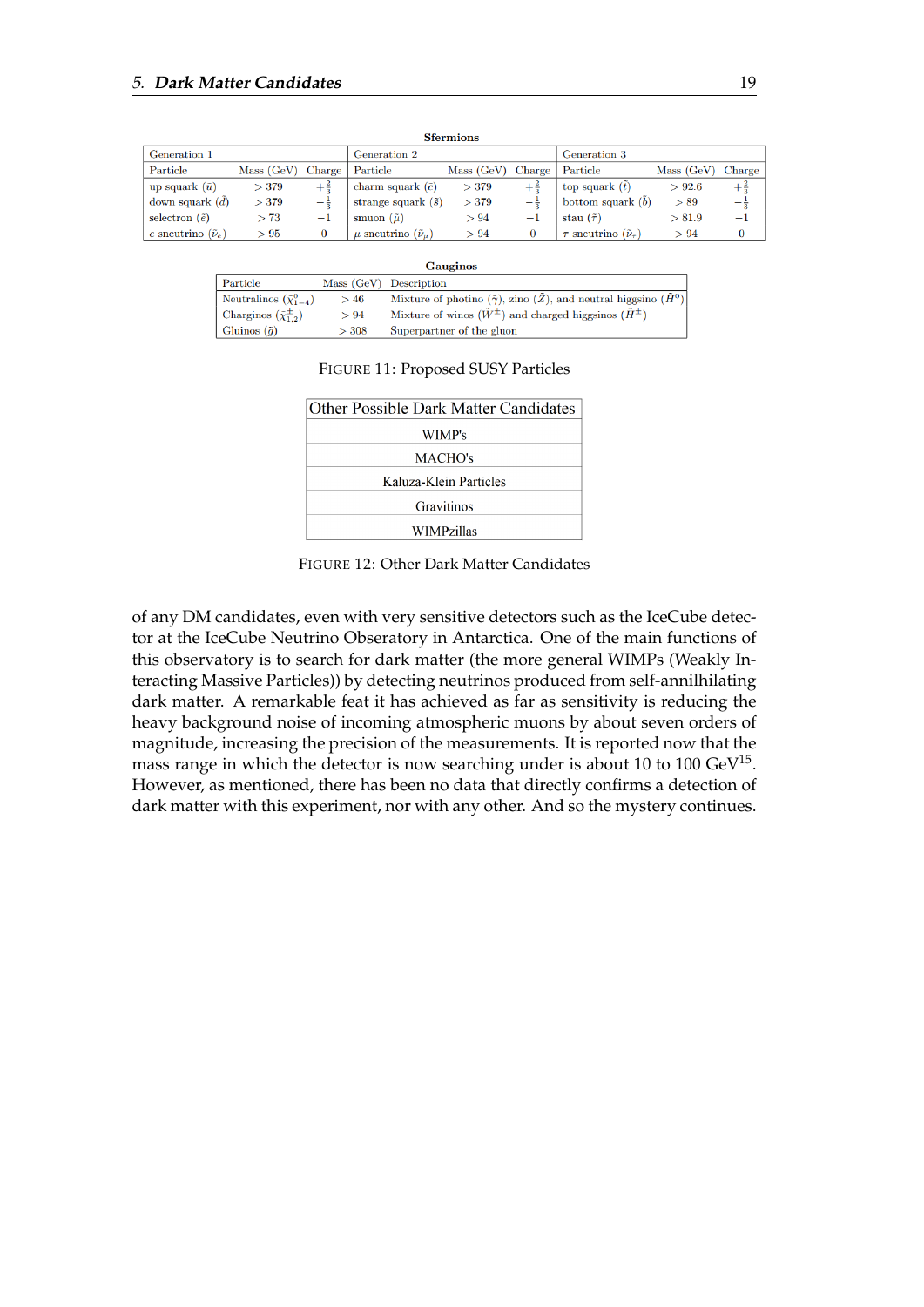### <span id="page-23-0"></span>**Appendix A**

### **Relativistic Kinematics** & **GR**

A small, but important portion of my research was studying relativistic kinematics. Since almost all particles travel at high speeds, we must consider and incorporate SR into our discussion. According to SR, the laws of physics are preserved and are the same in all inertial reference frames. In other words, the laws of physics are the same whether you are at rest (sitting on a park bench) or moving at a constant velocity (going on a bus ride across the country). The Lorentz Transformation, the spacetime rotation that keeps all the laws of physics the same when switching to different coordinate systems (different frames) comes about from SR and we represent it with the following matrix.

$$
\Lambda = \begin{pmatrix} \gamma & -\gamma \beta & 0 & 0 \\ -\gamma \beta & \gamma & 0 & 0 \\ 0 & 0 & 1 & 0 \\ 0 & 0 & 0 & 1 \end{pmatrix}
$$
(A.1)

where  $\gamma = \frac{1}{\sqrt{1}}$  $\frac{1}{1-\beta^2}$  - the relativistic figure of merit - and  $\beta = \frac{v}{c}$ . Four-vector notation was also studied as it is an essential to understanding the notation of particle physics. For example, a spacetime four-vector can be written as:

$$
x^{\mu} = (x^0, x^1, x^2, x^3) = (ct, x, y, z)
$$
 (A.2)

It can also be written as a vertical matrix.

$$
x^{\mu=0,1,2,3} = \begin{pmatrix} x^0 \\ x^1 \\ x^2 \\ x^3 \end{pmatrix} = \begin{pmatrix} ct \\ x \\ y \\ z \end{pmatrix}
$$
 (A.3)

where we have the temporal component, *ct*, and the spacial components, x, y, and z. We can represent our Lorentz Transformation using indices and combine it with  $x^{\mu}$ to create a new four-vector in a different reference frame!

$$
x^{\mu'} = \Lambda^{\mu}_{\nu} x^{\nu} \tag{A.4}
$$

$$
\begin{pmatrix} ct' \\ x' \\ y' \\ z' \end{pmatrix} = \begin{pmatrix} \gamma & -\gamma \beta & 0 & 0 \\ -\gamma \beta & \gamma & 0 & 0 \\ 0 & 0 & 1 & 0 \\ 0 & 0 & 0 & 1 \end{pmatrix} \begin{pmatrix} ct \\ x \\ y \\ z \end{pmatrix}
$$
 (A.5)

This index notation is the heart and soul of the kind of mathematics you see in GR and is littered in Einstein's Field Equations.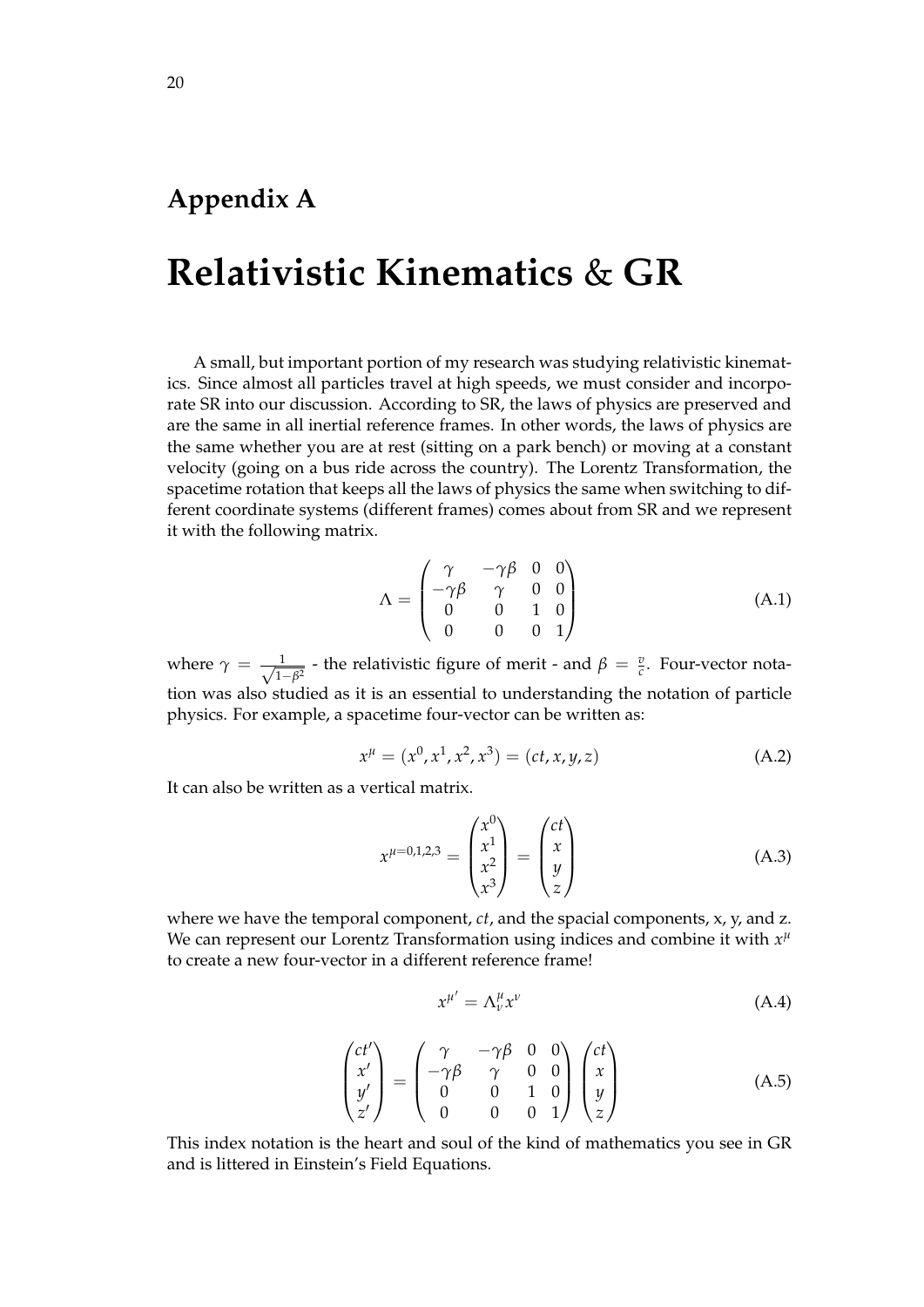$$
G_{\mu\nu} + g_{\mu\nu}\Lambda = \frac{8\pi G}{c^4}T_{\mu\nu} \tag{A.6}
$$

The reason index notation was important to learn is because it shows up in relativistic kinematics (because we must incorporate SR), which has a direct connection to particle mechanics and motion. Several examples on relativistic kinematics from Griffith's *Introduction to Elementary Particles* were done including Examples 3.1, 3.2, 3.3, and  $3.5^{10}$ .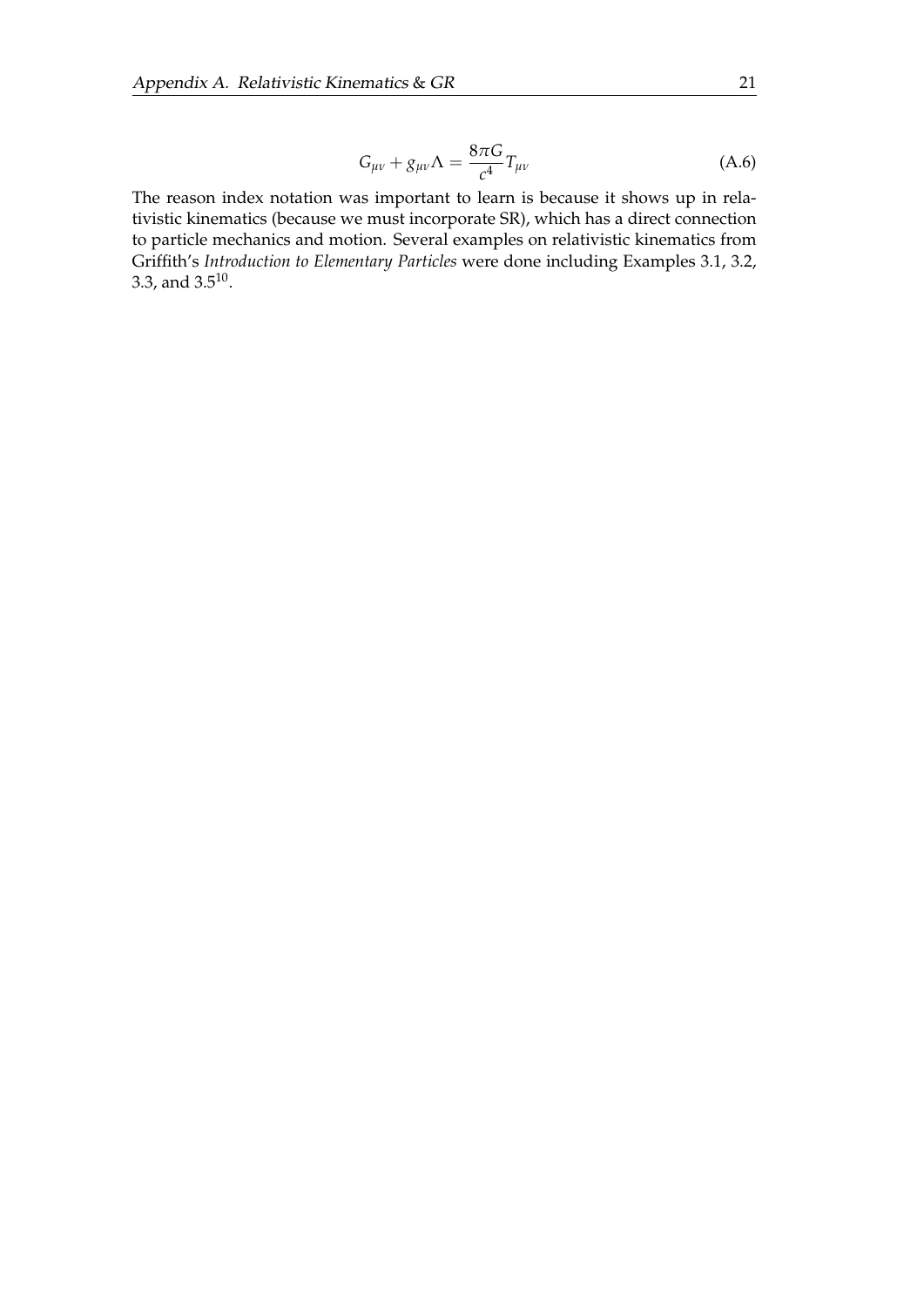## **Bibliography**

- [1] Garrett K, Dūda G. "Dark Matter: A Primer". Omaha, NE: Creighton University; 2011.
- [2] Spooner, N. "Dark Matter and the Universe" https://www.sheffield.ac.uk/polopoly\_fs/1.507481!/file/2.pdf, University of Sheffield
- [3] O'Brien J, Spasen C, Dentico J, Stulge M, Stefanski B, Moss R. "Recent Advancements in Conformal Gravity". Wentworth Institute of Technology Department of Sciences
- [4] O'Brien, J. Personal Contact - Springfield College
- [5] Kling, T. Personal Contact - Bridgewater State University
- [6] Sofue, Y. "The Mass Distribution and Rotation Curve in the Galaxy" Planets, Stars, and Stellar Systems: Chp. 19, Vol 5, Springer, 2013.
- [7] Symmetry Magazine "The Standard Model" Fermilab, SLAC. 2015.
- [8] Lancaster T, Blundell S. "Quantum Field Theory for the Gifted Amateur". Oxford, UK: Oxford University Press; 2016.
- [9] The Nobel Prize "The Nobel Prize in Physics 2001" https://www.nobelprize.org/prizes/physics/2001/summary/
- [10] Particle Adventure "The Particle Adventure: The Fundamentals of Matter and Force". Berkeley, CA: Berkeley Lab; 2014.
- [11] Griffiths, D. "Introduction to Elementary Particles" WILEY-VHC, 2*nd* Edition, 2008.
- [12] Deveney E. "Physics From Symmetry & Group Theory" Bridgewater State University Math Colloquium, 2017.